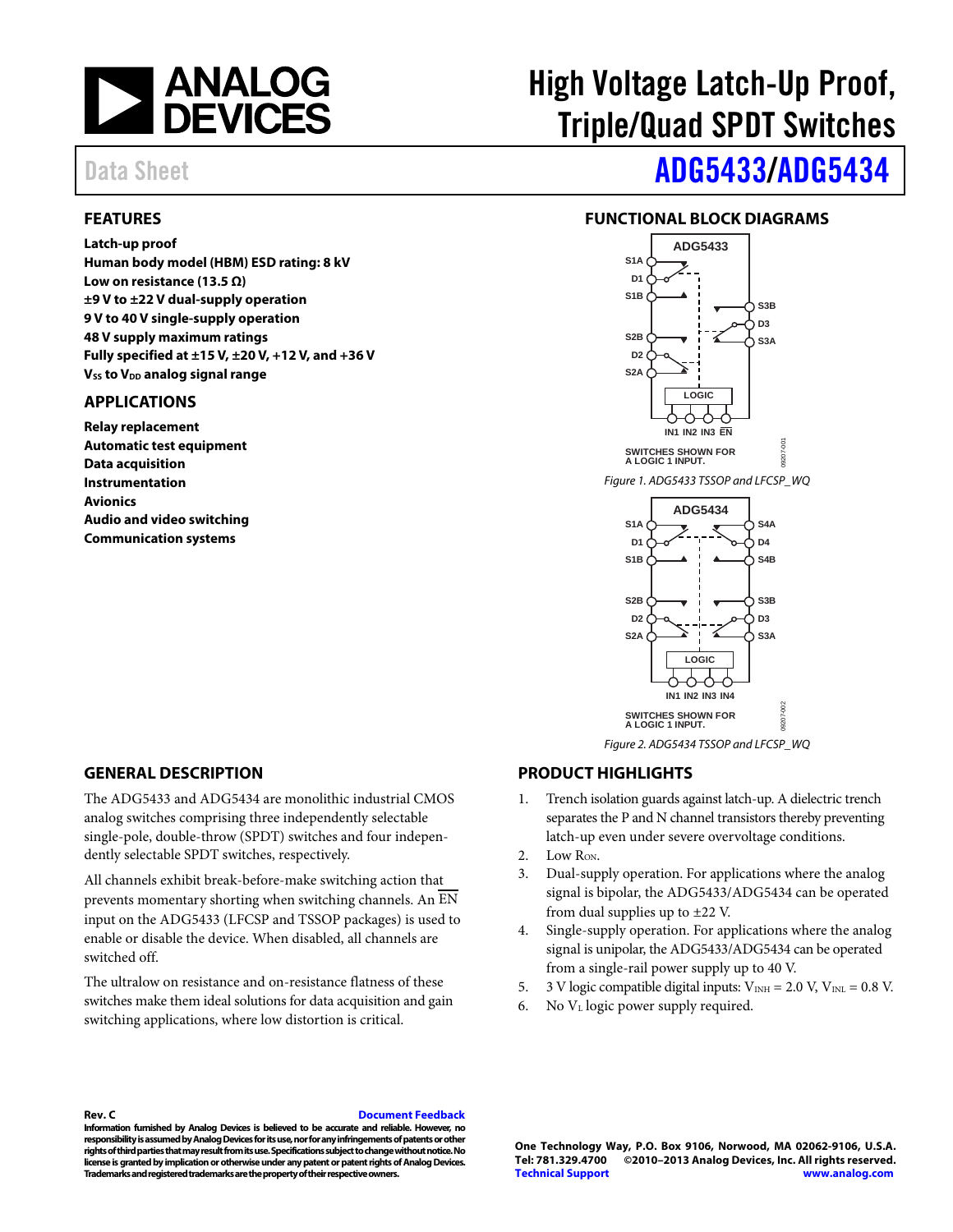# **TABLE OF CONTENTS**

# <span id="page-1-0"></span>**REVISION HISTORY**

### $6/13$ -Rev. B to Rev. C

| $5/12$ —Rev. A to Rev. B |  |
|--------------------------|--|

| Removed Automotive Information (Throughout) 1 |  |
|-----------------------------------------------|--|
|                                               |  |
|                                               |  |

## $6/11$ -Rev. 0 to Rev. A

10/10-Revision 0: Initial Version

| Pin Configurations and Function Descriptions 10 |  |
|-------------------------------------------------|--|
|                                                 |  |
|                                                 |  |
|                                                 |  |
|                                                 |  |
|                                                 |  |
|                                                 |  |
|                                                 |  |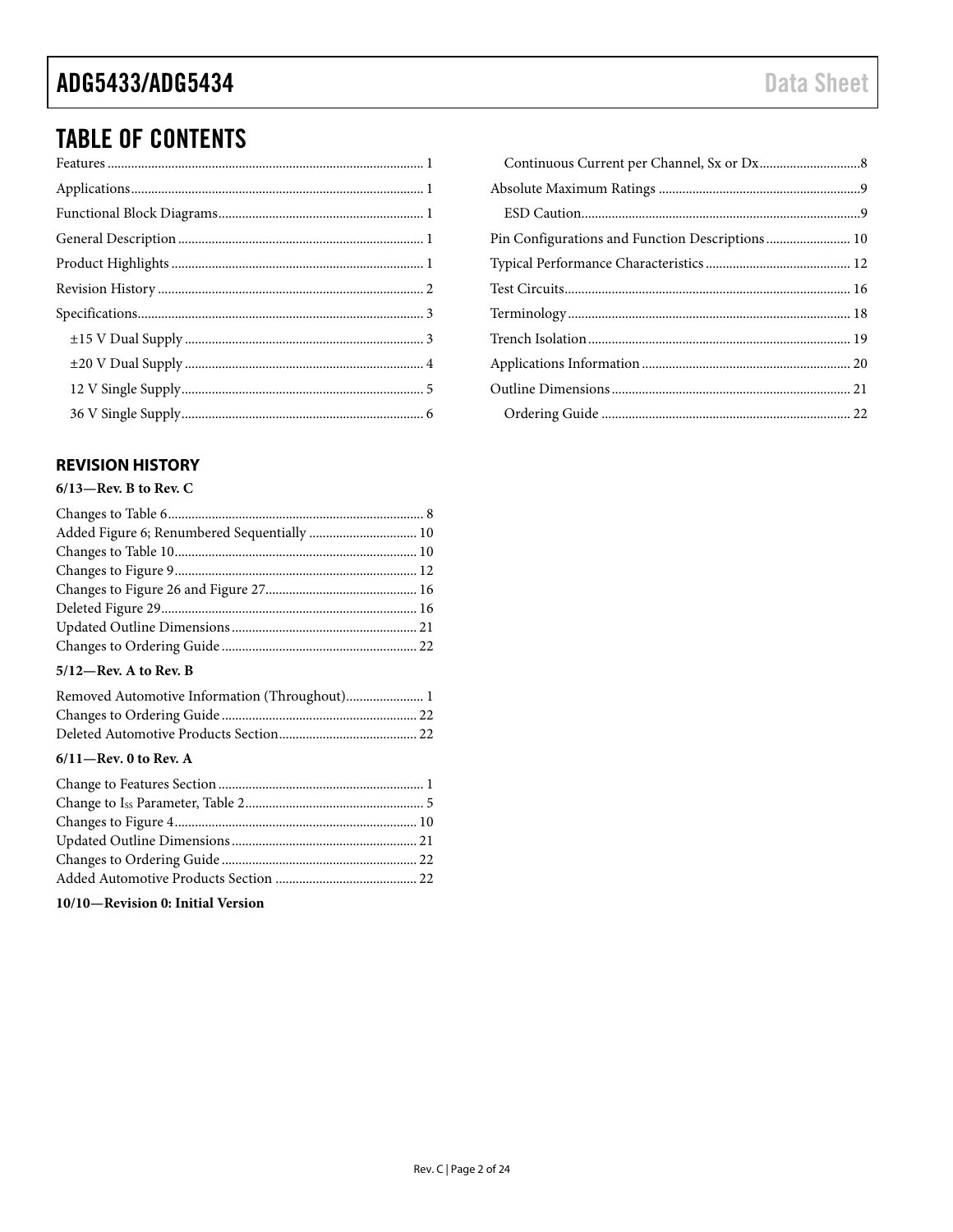# <span id="page-2-0"></span>**SPECIFICATIONS**

# <span id="page-2-1"></span>**±15 V DUAL SUPPLY**

 $V_{\text{DD}}$  = +15 V ± 10%,  $V_{\text{SS}}$  = -15 V ± 10%, GND = 0 V, unless otherwise noted.

# **Table 1.**

| <b>Parameter</b>                                             | $25^{\circ}$ C | $-40^{\circ}$ C to $+85^{\circ}$ C | $-40^{\circ}$ C to +125 $^{\circ}$ C | Unit         | <b>Test Conditions/Comments</b>                                        |
|--------------------------------------------------------------|----------------|------------------------------------|--------------------------------------|--------------|------------------------------------------------------------------------|
| <b>ANALOG SWITCH</b>                                         |                |                                    |                                      |              |                                                                        |
| Analog Signal Range                                          |                |                                    | $V_{DD}$ to $V_{SS}$                 | $\vee$       |                                                                        |
| On Resistance, Ron                                           | 13.5           |                                    |                                      | $\Omega$ typ | $V_s = \pm 10$ V, $I_s = -10$ mA; see Figure 27                        |
|                                                              | 15             | 18                                 | 22                                   | $\Omega$ max | $V_{DD}$ = +13.5 V, Vss = -13.5 V                                      |
| On-Resistance Match Between<br>Channels, ∆R <sub>ON</sub>    | 0.3            |                                    |                                      | $\Omega$ typ | $V_s = \pm 10$ V, $I_s = -10$ mA                                       |
|                                                              | 0.8            | 1.3                                | 1.4                                  | $\Omega$ max |                                                                        |
| On-Resistance Flatness, RFLAT (ON)                           | 1.8            |                                    |                                      | $\Omega$ typ | $V_s = \pm 10 V$ , $I_s = -10$ mA                                      |
|                                                              | 2.2            | 2.6                                | 3                                    | $\Omega$ max |                                                                        |
| <b>LEAKAGE CURRENTS</b>                                      |                |                                    |                                      |              | $V_{DD}$ = +16.5 V, Vss = -16.5 V                                      |
| Source Off Leakage, I <sub>s</sub> (Off)                     | $\pm 0.05$     |                                    |                                      | nA typ       | $V_S = \pm 10 V, V_D = \mp 10 V$                                       |
|                                                              | ±0.25          | ±1                                 | ±7                                   | nA max       |                                                                        |
| Drain Off Leakage, I <sub>D</sub> (Off)                      | ±0.1           |                                    |                                      | nA typ       | $V_s = \pm 10 V, V_D = \mp 10 V$                                       |
|                                                              | ±0.4           | ±4                                 | ±30                                  | nA max       |                                                                        |
| Channel On Leakage, I <sub>D</sub> (On), I <sub>S</sub> (On) | ±0.1           |                                    |                                      | nA typ       | $V_s = V_D = \pm 10 V$ ; see Figure 26                                 |
|                                                              | ±0.4           | ±4                                 | ±30                                  | nA max       |                                                                        |
| <b>DIGITAL INPUTS</b>                                        |                |                                    |                                      |              |                                                                        |
| Input High Voltage, VINH                                     |                |                                    | 2.0                                  | V min        |                                                                        |
| Input Low Voltage, VINL                                      |                |                                    | 0.8                                  | V max        |                                                                        |
| Input Current, IINL or IINH                                  | 0.002          |                                    |                                      | µA typ       | $V_{IN} = V_{GND}$ or $V_{DD}$                                         |
|                                                              |                |                                    | ±0.1                                 | µA max       |                                                                        |
| Digital Input Capacitance, CIN                               | 6              |                                    |                                      | pF typ       |                                                                        |
| DYNAMIC CHARACTERISTICS <sup>1</sup>                         |                |                                    |                                      |              |                                                                        |
| <b>Transition Time, tTRANSITION</b>                          | 157            |                                    |                                      | ns typ       | $R_L = 300 \Omega$ , $C_L = 35 pF$                                     |
|                                                              | 207            | 245                                | 272                                  | ns max       | $V_s = 10 V$                                                           |
| $t_{ON}$ ( $\overline{EN}$ )                                 | 160            |                                    |                                      | ns typ       | $R_L = 300 \Omega$ , $C_L = 35 pF$                                     |
|                                                              | 196            | 241                                | 274                                  | ns max       | $V_s = 10 V$ ; see Figure 34                                           |
| $t_{\text{OFF}}$ ( $\overline{\text{EN}}$ )                  | 91             |                                    |                                      | ns typ       | $R_L = 300 \Omega$ , $C_L = 35 pF$                                     |
|                                                              | 106            | 138                                | 140                                  | ns max       | $V_s = 10 V$ ; see Figure 34                                           |
| Break-Before-Make Time Delay, t <sub>D</sub>                 | 45             |                                    |                                      | ns typ       | $R_L = 300 \Omega$ , $C_L = 35 pF$                                     |
|                                                              |                |                                    | 21                                   | ns min       | $V_{S1} = V_{S2} = 10 V$ ; see Figure 33                               |
| Charge Injection, QINJ                                       | 130            |                                    |                                      | pC typ       | $V_s = 0 V$ , $R_s = 0 \Omega$ , $C_l = 1 nF$ ; see<br>Figure 35       |
| Off Isolation                                                | -60            |                                    |                                      | dB typ       | $R_L = 50 \Omega$ , C <sub>L</sub> = 5 pF, f = 1 MHz; see<br>Figure 29 |
| Channel-to-Channel Crosstalk                                 | $-60$          |                                    |                                      | dB typ       | $R_L = 50 \Omega$ , C <sub>L</sub> = 5 pF, f = 1 MHz;<br>Figure 28     |
| Total Harmonic Distortion + Noise                            | 0.01           |                                    |                                      | $%$ typ      | $R_L = 1 k\Omega$ , 15 V p-p, f = 20 Hz to 20 kHz;<br>see Figure 30    |
| $-3$ dB Bandwidth                                            | 145            |                                    |                                      | MHz typ      | $R_L = 50 \Omega$ , C <sub>L</sub> = 5 pF; see Figure 31               |
| <b>Insertion Loss</b>                                        | $-0.9$         |                                    |                                      | dB typ       | $R_L = 50 \Omega$ , C <sub>L</sub> = 5 pF, f = 1 MHz;                  |
|                                                              |                |                                    |                                      |              | see Figure 31                                                          |
| $C_S$ (Off)                                                  | 14             |                                    |                                      | pF typ       | $V_s = 0 V, f = 1 MHz$                                                 |
| $C_D$ (Off)                                                  | 24             |                                    |                                      | pF typ       | $V_s = 0 V, f = 1 MHz$                                                 |
| $C_D$ (On), $C_S$ (On)                                       | 53             |                                    |                                      | pF typ       | $V_s = 0 V, f = 1 MHz$                                                 |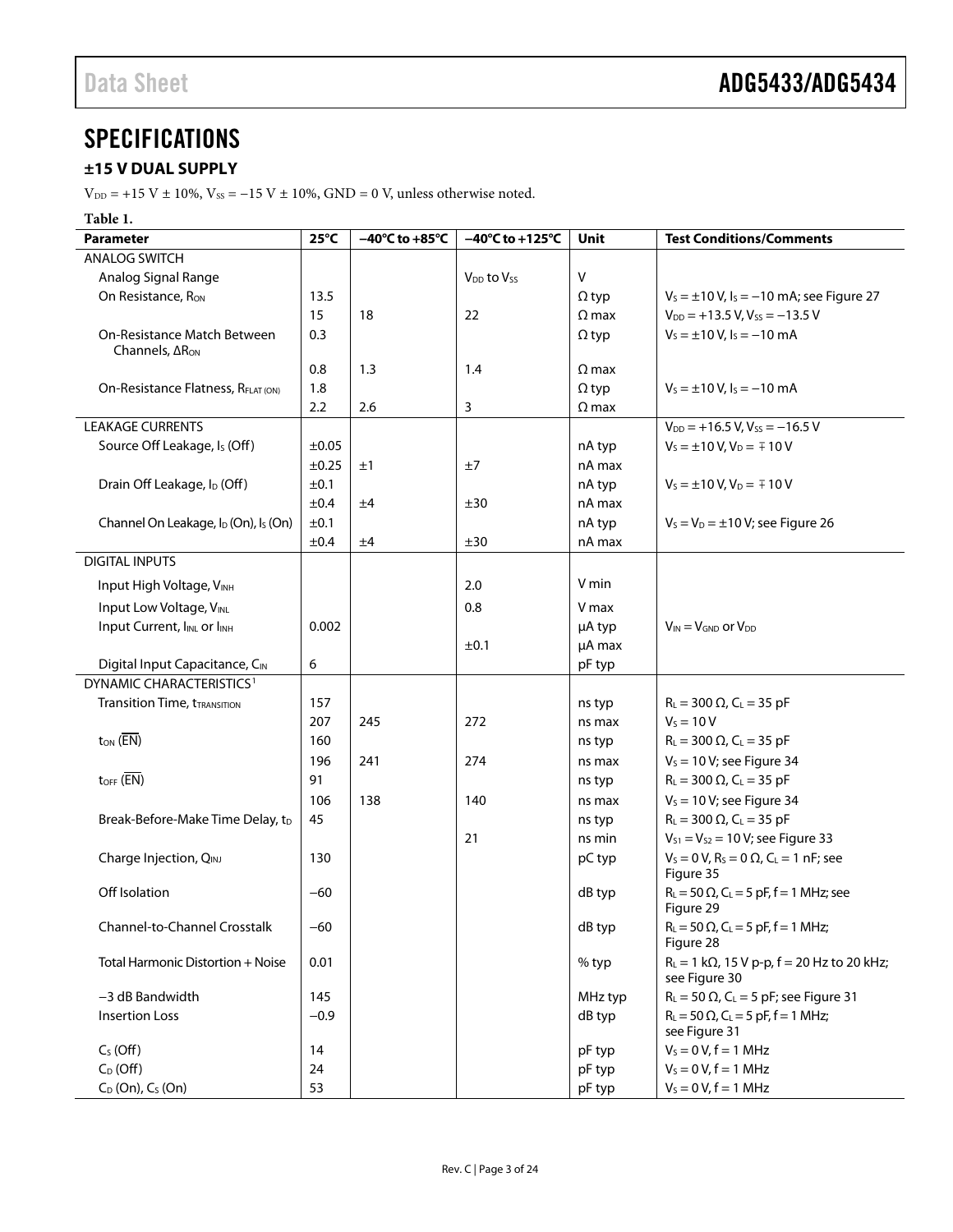| <b>Parameter</b>                 | $25^{\circ}$ C | $-40^{\circ}$ C to $+85^{\circ}$ C | $-40^{\circ}$ C to +125°C | Unit        | <b>Test Conditions/Comments</b>               |
|----------------------------------|----------------|------------------------------------|---------------------------|-------------|-----------------------------------------------|
| <b>POWER REOUIREMENTS</b>        |                |                                    |                           |             | $V_{DD}$ = +16.5 V, V <sub>ss</sub> = -16.5 V |
| <b>I</b> <sub>DD</sub>           | 45             |                                    |                           | μA typ      | Digital inputs $= 0 V$ or $V_{DD}$            |
|                                  | 55             |                                    | 70                        | µA max      |                                               |
| <b>Iss</b>                       | 0.001          |                                    |                           | μA typ      | Digital inputs $= 0$ V or $V_{DD}$            |
|                                  |                |                                    |                           | µA max      |                                               |
| V <sub>DD</sub> /V <sub>SS</sub> |                |                                    | ±9/±22                    | V min/V max | $GND = 0V$                                    |

<span id="page-3-1"></span><sup>1</sup> Guaranteed by design; not subject to production test.

### <span id="page-3-0"></span>**±20 V DUAL SUPPLY**

 $V_{DD}$  = +20 V ± 10%,  $V_{SS}$  = -20 V ± 10%, GND = 0 V, unless otherwise noted.

**Table 2.** 

| <b>Parameter</b>                                                | $25^{\circ}$ C | $-40^{\circ}$ C to $+85^{\circ}$ C | $-40^{\circ}$ C to +125 $^{\circ}$ C | <b>Unit</b>  | <b>Test Conditions/Comments</b>                                                     |
|-----------------------------------------------------------------|----------------|------------------------------------|--------------------------------------|--------------|-------------------------------------------------------------------------------------|
| <b>ANALOG SWITCH</b>                                            |                |                                    |                                      |              |                                                                                     |
| Analog Signal Range                                             |                |                                    | $V_{DD}$ to $V_{SS}$                 | $\mathsf{V}$ |                                                                                     |
| On Resistance, R <sub>ON</sub>                                  | 12.5           |                                    |                                      | $\Omega$ typ | $V_s = \pm 15$ V, $I_s = -10$ mA; see<br>Figure 27                                  |
|                                                                 | 14             | 17                                 | 21                                   | $\Omega$ max | $V_{DD} = +18 V, V_{SS} = -18 V$                                                    |
| <b>On-Resistance Match Between</b><br>Channels, $\Delta R_{ON}$ | 0.3            |                                    |                                      | $\Omega$ typ | $V_s = \pm 15$ V, $I_s = -10$ mA                                                    |
|                                                                 | 0.8            | 1.3                                | 1.4                                  | $\Omega$ max |                                                                                     |
| On-Resistance Flatness, RFLAT (ON)                              | 2.3            |                                    |                                      | $\Omega$ typ | $V_s = \pm 15$ V, $I_s = -10$ mA                                                    |
|                                                                 | 2.7            | 3.1                                | 3.5                                  | $\Omega$ max |                                                                                     |
| <b>LEAKAGE CURRENTS</b>                                         |                |                                    |                                      |              | $V_{DD}$ = +22 V, Vss = -22 V                                                       |
| Source Off Leakage, Is (Off)                                    | ±0.05          |                                    |                                      | nA typ       | $V_s = \pm 15$ V, $V_D = \mp 15$ V                                                  |
|                                                                 | $\pm 0.25$     | ±1                                 | ±7                                   | nA max       |                                                                                     |
| Drain Off Leakage, I <sub>D</sub> (Off)                         | ±0.1           |                                    |                                      | nA typ       | $V_s = \pm 15$ V, $V_D = \mp 15$ V                                                  |
|                                                                 | ±0.4           | ±4                                 | ±30                                  | nA max       |                                                                                     |
| Channel On Leakage, I <sub>D</sub> (On), I <sub>S</sub> (On)    | ±0.1           |                                    |                                      | nA typ       | $V_s = V_D = \pm 15 V$ ; see Figure 26                                              |
|                                                                 | ±0.4           | ±4                                 | ±30                                  | nA max       |                                                                                     |
| <b>DIGITAL INPUTS</b>                                           |                |                                    |                                      |              |                                                                                     |
| Input High Voltage, VINH                                        |                |                                    | 2.0                                  | V min        |                                                                                     |
| Input Low Voltage, VINL                                         |                |                                    | 0.8                                  | V max        |                                                                                     |
| Input Current, I <sub>INL</sub> or I <sub>INH</sub>             | 0.002          |                                    |                                      | µA typ       | $V_{IN} = V_{GND}$ or $V_{DD}$                                                      |
|                                                                 |                |                                    | ±0.1                                 | µA max       |                                                                                     |
| Digital Input Capacitance, CIN                                  | 6              |                                    |                                      | pF typ       |                                                                                     |
| <b>DYNAMIC CHARACTERISTICS1</b>                                 |                |                                    |                                      |              |                                                                                     |
| <b>Transition Time, tTRANSITION</b>                             | 150            |                                    |                                      | ns typ       | $R_L = 300 \Omega$ , $C_L = 35 pF$                                                  |
|                                                                 | 199            | 230                                | 253                                  | ns max       | $V_s = 10 V$                                                                        |
| $t_{ON}$ ( $\overline{EN}$ )                                    | 152            |                                    |                                      | ns typ       | $R_{L} = 300 \Omega$ , C <sub>L</sub> = 35 pF                                       |
|                                                                 | 186            | 223                                | 253                                  | ns max       | $V_s = 10 V$ ; see Figure 34                                                        |
| $t_{OFF}$ ( $\overline{EN}$ )                                   | 90             |                                    |                                      | ns typ       | $R_{L} = 300 \Omega$ , C <sub>L</sub> = 35 pF                                       |
|                                                                 | 104            | 118                                | 130                                  | ns max       | $V_s = 10 V$ ; see Figure 34                                                        |
| Break-Before-Make Time Delay, tD                                | 36             |                                    |                                      | ns typ       | $R_L = 300 \Omega$ , $C_L = 35 pF$                                                  |
|                                                                 |                |                                    | 17                                   | ns min       | $V_{S1} = V_{S2} = 10 V$ ; see Figure 33                                            |
| Charge Injection, QINJ                                          | 176            |                                    |                                      | pC typ       | $V_s = 0 V$ , R <sub>s</sub> = 0 $\Omega$ , C <sub>L</sub> = 1 nF; see<br>Figure 35 |
| Off Isolation                                                   | $-60$          |                                    |                                      | dB typ       | $R_L = 50 \Omega$ , C <sub>L</sub> = 5 pF, f = 1MHz; see<br>Figure 29               |
| <b>Channel-to-Channel Crosstalk</b>                             | $-60$          |                                    |                                      | dB typ       | $R_L = 50 \Omega$ , C <sub>L</sub> = 5 pF, f = 1 MHz; see<br>Figure 28              |
| Total Harmonic Distortion + Noise                               | 0.012          |                                    |                                      | $%$ typ      | $R_L = 1 k\Omega$ , 20 V p-p, f = 20 Hz to<br>20 kHz; see Figure 30                 |
| -3 dB Bandwidth                                                 | 140            |                                    |                                      | MHz typ      | $R_L$ = 50 $\Omega$ , C <sub>L</sub> = 5 pF; see Figure 31                          |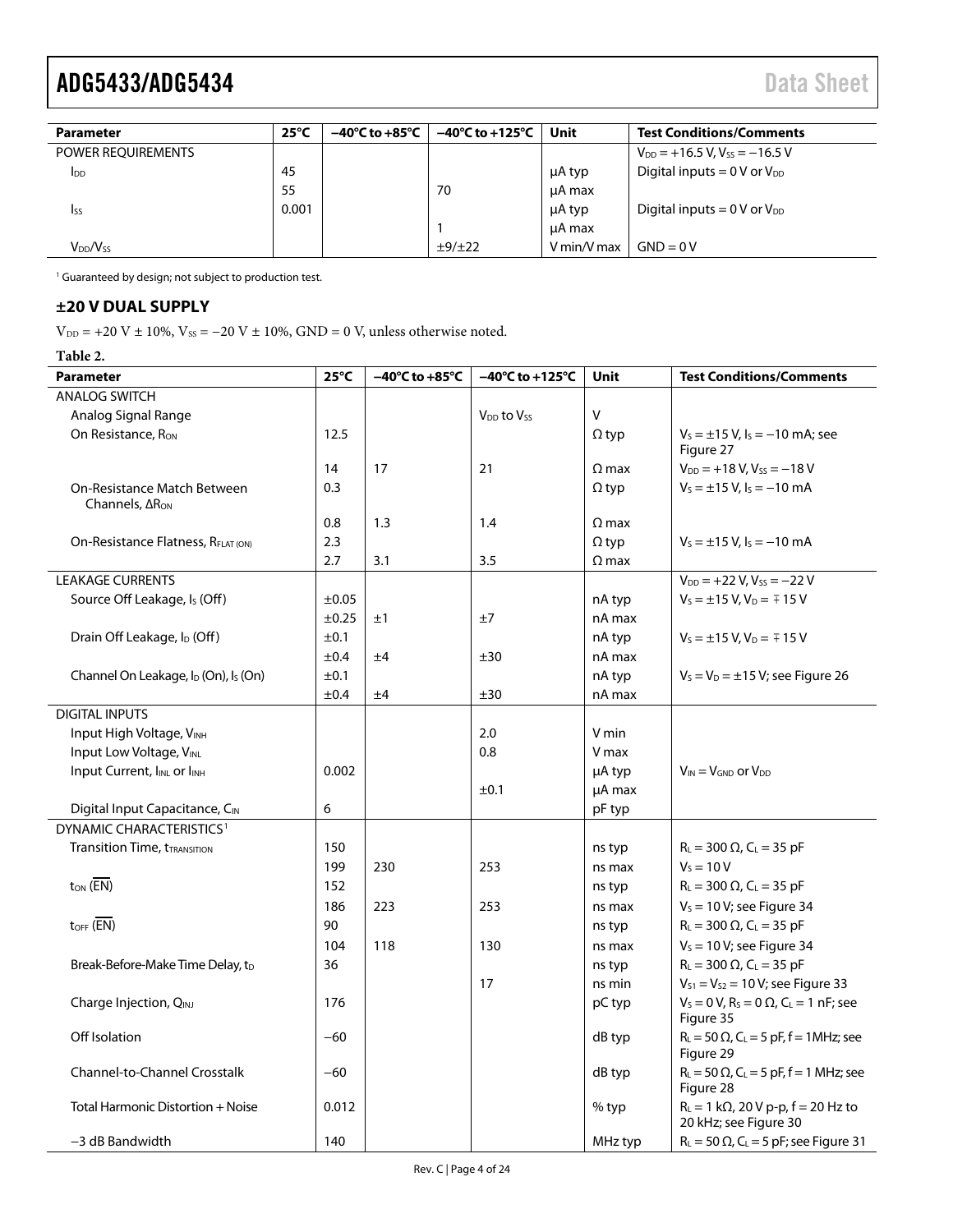| <b>Parameter</b>          | $25^{\circ}$ C | $-40^{\circ}$ C to $+85^{\circ}$ C | $-40^{\circ}$ C to $+125^{\circ}$ C | <b>Unit</b> | <b>Test Conditions/Comments</b>                                |
|---------------------------|----------------|------------------------------------|-------------------------------------|-------------|----------------------------------------------------------------|
| <b>Insertion Loss</b>     | $-0.8$         |                                    |                                     | dB typ      | $R_L = 50 \Omega$ , $C_L = 5 pF$ , f = 1 MHz;<br>see Figure 31 |
| $CS$ (Off)                | 15             |                                    |                                     | pF typ      | $V_s = 0 V, f = 1 MHz$                                         |
| $C_D$ (Off)               | 23             |                                    |                                     | pF typ      | $V_s = 0 V, f = 1 MHz$                                         |
| $C_D$ (On), $C_S$ (On)    | 52             |                                    |                                     | pF typ      | $V_s = 0 V$ , $f = 1$ MHz                                      |
| <b>POWER REOUIREMENTS</b> |                |                                    |                                     |             | $V_{DD} = +22 V$ , $V_{SS} = -22 V$                            |
| $I_{DD}$                  | 50             |                                    |                                     | µA typ      | Digital inputs = $0 \text{ V}$ or $V_{DD}$                     |
|                           | 70             |                                    | 110                                 | µA max      |                                                                |
| $I_{SS}$                  | 0.001          |                                    |                                     | μA typ      | Digital inputs = $0 \text{ V or } V_{DD}$                      |
|                           |                |                                    |                                     | µA max      |                                                                |
| $V_{DD}/V_{SS}$           |                |                                    | ±9/±22                              | V min/V max | $GND = 0V$                                                     |

<span id="page-4-1"></span><span id="page-4-0"></span><sup>1</sup> Guaranteed by design; not subject to production test.

#### **12 V SINGLE SUPPLY**

 $\mathrm{V_{DD}}$  = 12 V  $\pm$  10%,  $\mathrm{V_{SS}}$  = 0 V, GND = 0 V, unless otherwise noted.

#### **Table 3.**

| <b>Parameter</b>                                             | $25^{\circ}$ C | $-40^{\circ}$ C to $+85^{\circ}$ C | $-40^{\circ}$ C to +125 $^{\circ}$ C | <b>Unit</b>  | <b>Test Conditions/Comments</b>                                        |
|--------------------------------------------------------------|----------------|------------------------------------|--------------------------------------|--------------|------------------------------------------------------------------------|
| <b>ANALOG SWITCH</b>                                         |                |                                    |                                      |              |                                                                        |
| Analog Signal Range                                          |                |                                    | 0 V to V <sub>pp</sub>               | $\vee$       |                                                                        |
| On Resistance, Ron                                           | 26             |                                    |                                      | $\Omega$ typ | $V_s = 0$ V to 10 V, $I_s = -10$ mA; see<br>Figure 27                  |
|                                                              | 30             | 36                                 | 42                                   | $\Omega$ max | $V_{DD} = 10.8 V, V_{SS} = 0 V$                                        |
| On-Resistance Match Between Channels.<br>$\Delta$ RON        | 0.3            |                                    |                                      | $\Omega$ typ | $V_s = 0$ V to 10 V, $I_s = -10$ mA                                    |
|                                                              | $\mathbf{1}$   | 1.5                                | 1.6                                  | $\Omega$ max |                                                                        |
| On-Resistance Flatness, RFLAT (ON)                           | 5.5            |                                    |                                      | $\Omega$ typ | $V_s = 0$ V to 10 V, $I_s = -10$ mA                                    |
|                                                              | 6.5            | 8                                  | 12                                   | $\Omega$ max |                                                                        |
| <b>LEAKAGE CURRENTS</b>                                      |                |                                    |                                      |              | $V_{DD} = 13.2 V, V_{SS} = 0 V$                                        |
| Source Off Leakage, I <sub>s</sub> (Off)                     | ±0.05          |                                    |                                      | nA typ       | $V_s = 1 V/10 V, V_D = 10 V/1 V$                                       |
|                                                              | ±0.25          | ±1                                 | ±7                                   | nA max       |                                                                        |
| Drain Off Leakage, I <sub>D</sub> (Off)                      | ±0.1           |                                    |                                      | nA typ       | $V_s = 1$ V/10 V, V <sub>D</sub> = 10 V/1 V                            |
|                                                              | ±0.4           | ±4                                 | ±30                                  | nA max       |                                                                        |
| Channel On Leakage, I <sub>D</sub> (On), I <sub>S</sub> (On) | ±0.1           |                                    |                                      | nA typ       | $V_s = V_D = 1$ V/10 V; see Figure 26                                  |
|                                                              | ±0.4           | ±4                                 | ±30                                  | nA max       |                                                                        |
| <b>DIGITAL INPUTS</b>                                        |                |                                    |                                      |              |                                                                        |
| Input High Voltage, VINH                                     |                |                                    | 2.0                                  | V min        |                                                                        |
| Input Low Voltage, VINL                                      |                |                                    | 0.8                                  | V max        |                                                                        |
| Input Current, IINL or IINH                                  | 0.002          |                                    |                                      | µA typ       | $V_{IN} = V_{GND}$ or $V_{DD}$                                         |
|                                                              |                |                                    | ±0.1                                 | µA max       |                                                                        |
| Digital Input Capacitance, CIN                               | 6              |                                    |                                      | pF typ       |                                                                        |
| DYNAMIC CHARACTERISTICS <sup>1</sup>                         |                |                                    |                                      |              |                                                                        |
| <b>Transition Time, tTRANSITION</b>                          | 220            |                                    |                                      | ns typ       | $R_L = 300 \Omega$ , C <sub>L</sub> = 35 pF                            |
|                                                              | 290            | 357                                | 400                                  | ns max       | $V_s = 8 V$                                                            |
| $t_{ON}$ ( $\overline{EN}$ )                                 | 228            |                                    |                                      | ns typ       | $R_L = 300 \Omega$ , $C_L = 35 pF$                                     |
|                                                              | 289            | 370                                | 426                                  | ns max       | $V_s = 8 V$ ; see Figure 34                                            |
| $t_{\text{OFF}}$ ( $\overline{\text{EN}}$ )                  | 90             |                                    |                                      | ns typ       | $R_{L} = 300 \Omega$ , C <sub>L</sub> = 35 pF                          |
|                                                              | 115            | 131                                | 151                                  | ns max       | $V_s = 8 V$ ; see Figure 34                                            |
| Break-Before-Make Time Delay, t <sub>D</sub>                 | 106            |                                    |                                      | ns typ       | $R_L = 300 \Omega$ , $C_L = 35 pF$                                     |
|                                                              |                |                                    | 54                                   | ns min       | $V_{S1} = V_{S2} = 8 V$ ; see Figure 33                                |
| Charge Injection, QINJ                                       | 60             |                                    |                                      | pC typ       | $V_s = 6 V$ , $R_s = 0 \Omega$ , $C_l = 1 nF$ ; see                    |
|                                                              |                |                                    |                                      |              | Figure 35                                                              |
| Off Isolation                                                | $-60$          |                                    |                                      | dB typ       | $R_L = 50 \Omega$ , C <sub>L</sub> = 5 pF, f = 1 MHz; see<br>Figure 29 |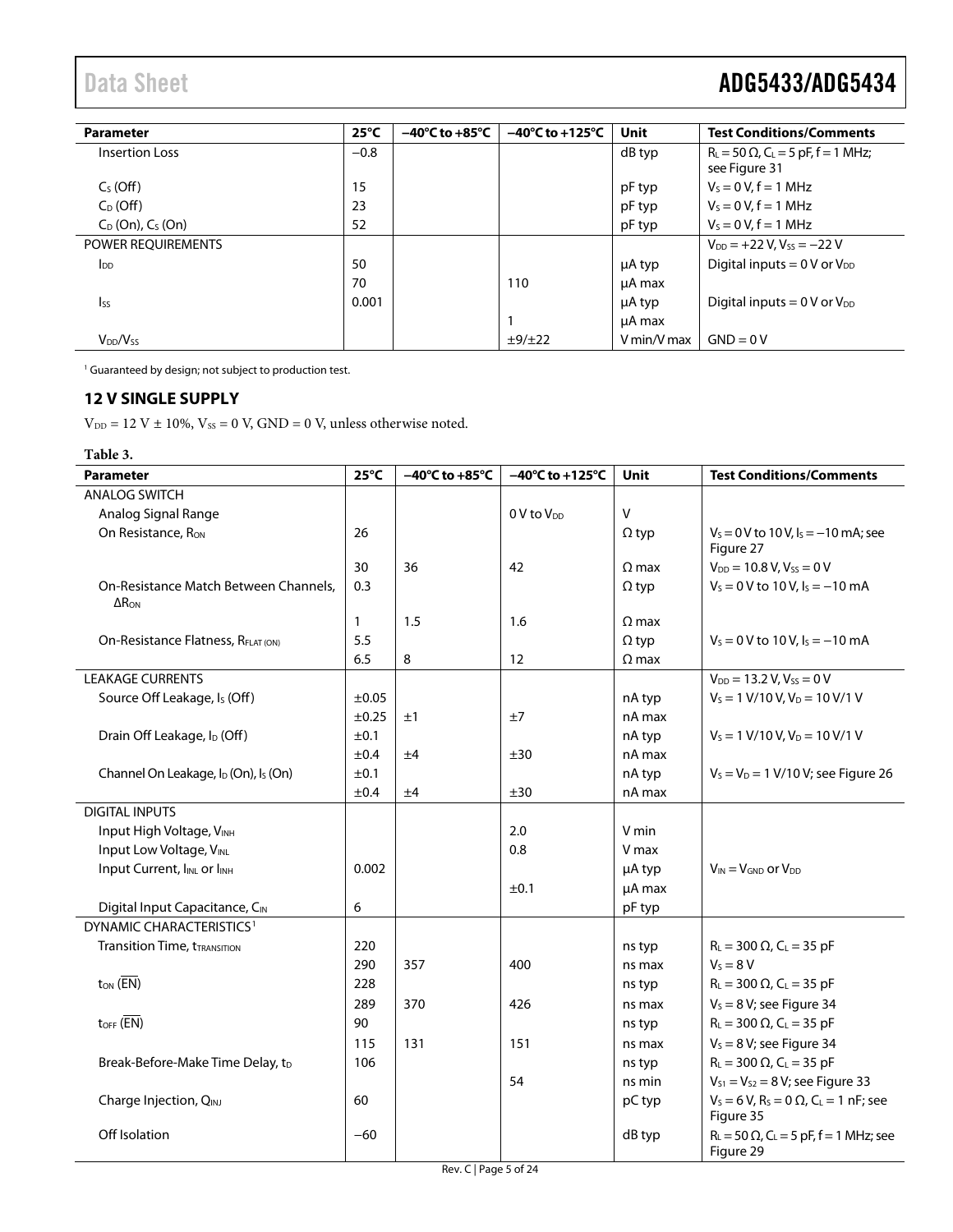| Parameter                         | $25^{\circ}$ C | $-40^{\circ}$ C to $+85^{\circ}$ C | $-40^{\circ}$ C to +125 $^{\circ}$ C | Unit        | <b>Test Conditions/Comments</b>                                        |
|-----------------------------------|----------------|------------------------------------|--------------------------------------|-------------|------------------------------------------------------------------------|
| Channel-to-Channel Crosstalk      | $-60$          |                                    |                                      | dB typ      | $R_L = 50 \Omega$ , C <sub>L</sub> = 5 pF, f = 1 MHz; see<br>Figure 28 |
| Total Harmonic Distortion + Noise | 0.1            |                                    |                                      | % typ       | $R_L = 1 k\Omega$ , 6 V p-p, f = 20 Hz to<br>20 kHz; see Figure 30     |
| $-3$ dB Bandwidth                 | 150            |                                    |                                      | MHz typ     | $R_L = 50 \Omega$ , $C_L = 5 pF$ ; see<br>Figure 31                    |
| <b>Insertion Loss</b>             | $-0.8$         |                                    |                                      | dB typ      | $R_L = 50 \Omega$ , C <sub>L</sub> = 5 pF, f = 1 MHz; see<br>Figure 31 |
| $Cs$ (Off)                        | 18             |                                    |                                      | pF typ      | $V_s = 6 V, f = 1 MHz$                                                 |
| $C_D$ (Off)                       | 28             |                                    |                                      | pF typ      | $V_5 = 6 V$ , f = 1 MHz                                                |
| $C_D$ (On), $C_S$ (On)            | 54             |                                    |                                      | pF typ      | $V_s = 6 V, f = 1 MHz$                                                 |
| POWER REQUIREMENTS                |                |                                    |                                      |             | $V_{DD} = 13.2 V$                                                      |
| I <sub>DD</sub>                   | 40             |                                    |                                      | µA typ      | Digital inputs = $0 \text{ V}$ or $V_{DD}$                             |
|                                   | 50             |                                    | 65                                   | µA max      |                                                                        |
| $V_{DD}$                          |                |                                    | 9/40                                 | V min/V max | $GND = 0 V, V_{SS} = 0 V$                                              |

<span id="page-5-1"></span><sup>1</sup> Guaranteed by design; not subject to production test.

## <span id="page-5-0"></span>**36 V SINGLE SUPPLY**

 $V_{DD}$  = 36 V  $\pm$  10%,  $V_{SS}$  = 0 V, GND = 0 V, unless otherwise noted.

#### **Table 4.**

| <b>Parameter</b>                                             | $25^{\circ}$ C | $-40^{\circ}$ C to +85 $^{\circ}$ C | $-40^{\circ}$ C to +125 $^{\circ}$ C | <b>Unit</b>  | <b>Test Conditions/Comments</b>                       |
|--------------------------------------------------------------|----------------|-------------------------------------|--------------------------------------|--------------|-------------------------------------------------------|
| <b>ANALOG SWITCH</b>                                         |                |                                     |                                      |              |                                                       |
| Analog Signal Range                                          |                |                                     | $0V$ to $V_{DD}$                     | $\mathsf{V}$ |                                                       |
| On Resistance, Ron                                           | 14.5           |                                     |                                      | $\Omega$ typ | $V_s = 0$ V to 30 V, $I_s = -10$ mA; see<br>Figure 27 |
|                                                              | 16             | 19                                  | 23                                   | $\Omega$ max | $V_{DD} = 32.4 V, V_{SS} = 0 V$                       |
| On-Resistance Match Between<br>Channels, ARON                | 0.3            |                                     |                                      | $\Omega$ typ | $V_s = 0$ V to 30 V, $I_s = -10$ mA                   |
|                                                              | 0.8            | 1.3                                 | 1.4                                  | $\Omega$ max |                                                       |
| On-Resistance Flatness, RFLAT (ON)                           | 3.5            |                                     |                                      | $\Omega$ typ | $V_s = 0$ V to 30 V, $I_s = -10$ mA                   |
|                                                              | 4.3            | 5.5                                 | 6.5                                  | $\Omega$ max |                                                       |
| <b>LEAKAGE CURRENTS</b>                                      |                |                                     |                                      |              | $V_{DD}$ = 39.6 V, $V_{SS}$ = 0 V                     |
| Source Off Leakage, I <sub>s</sub> (Off)                     | ±0.05          |                                     |                                      | nA typ       | $V_s = 1$ V/30 V, V <sub>D</sub> = 30 V/1 V           |
|                                                              | $\pm 0.25$     | ±1                                  | ±7                                   | nA max       |                                                       |
| Drain Off Leakage, I <sub>D</sub> (Off)                      | ±0.1           |                                     |                                      | nA typ       | $V_s = 1$ V/30 V, V <sub>D</sub> = 30 V/1 V           |
|                                                              | ±0.4           | ±4                                  | ±30                                  | nA max       |                                                       |
| Channel On Leakage, I <sub>D</sub> (On), I <sub>S</sub> (On) | ±0.1           |                                     |                                      | nA typ       | $V_s = V_D = 1$ V/30 V; see Figure 26                 |
|                                                              | ±0.4           | ±4                                  | ±30                                  | nA max       |                                                       |
| <b>DIGITAL INPUTS</b>                                        |                |                                     |                                      |              |                                                       |
| Input High Voltage, VINH                                     |                |                                     | 2.0                                  | V min        |                                                       |
| Input Low Voltage, VINL                                      |                |                                     | 0.8                                  | V max        |                                                       |
| Input Current, IINL or IINH                                  | 0.002          |                                     |                                      | µA typ       | $V_{IN} = V_{GND}$ or $V_{DD}$                        |
|                                                              |                |                                     | ±0.1                                 | µA max       |                                                       |
| Digital Input Capacitance, CIN                               | 6              |                                     |                                      | pF typ       |                                                       |
| DYNAMIC CHARACTERISTICS <sup>1</sup>                         |                |                                     |                                      |              |                                                       |
| <b>Transition Time, tTRANSITION</b>                          | 180            |                                     |                                      | ns typ       | $R_{L} = 300 \Omega$ , C <sub>L</sub> = 35 pF         |
|                                                              | 262            | 274                                 | 289                                  | ns max       | $V_5 = 18 V$                                          |
| $t_{ON}$ ( $\overline{EN}$ )                                 | 176            |                                     |                                      | ns typ       | $R_L = 300 \Omega$ , $C_L = 35 pF$                    |
|                                                              | 216            | 238                                 | 268                                  | ns max       | $V_s = 18 V$ ; see Figure 34                          |
| $t_{\text{OFF}}$ ( $\overline{\text{EN}}$ )                  | 98             |                                     |                                      | ns typ       | $R_L = 300 \Omega$ , $C_L = 35 pF$                    |
|                                                              | 123            | 127                                 | 129                                  | ns max       | $V_s = 18 V$ ; see Figure 34                          |
| Break-Before-Make Time Delay, t <sub>D</sub>                 | 50             |                                     |                                      | ns typ       | $R_{L} = 300 \Omega$ , C <sub>L</sub> = 35 pF         |
|                                                              |                |                                     | 21                                   | ns min       | $V_{S1} = V_{S2} = 18 V$ ; see Figure 33              |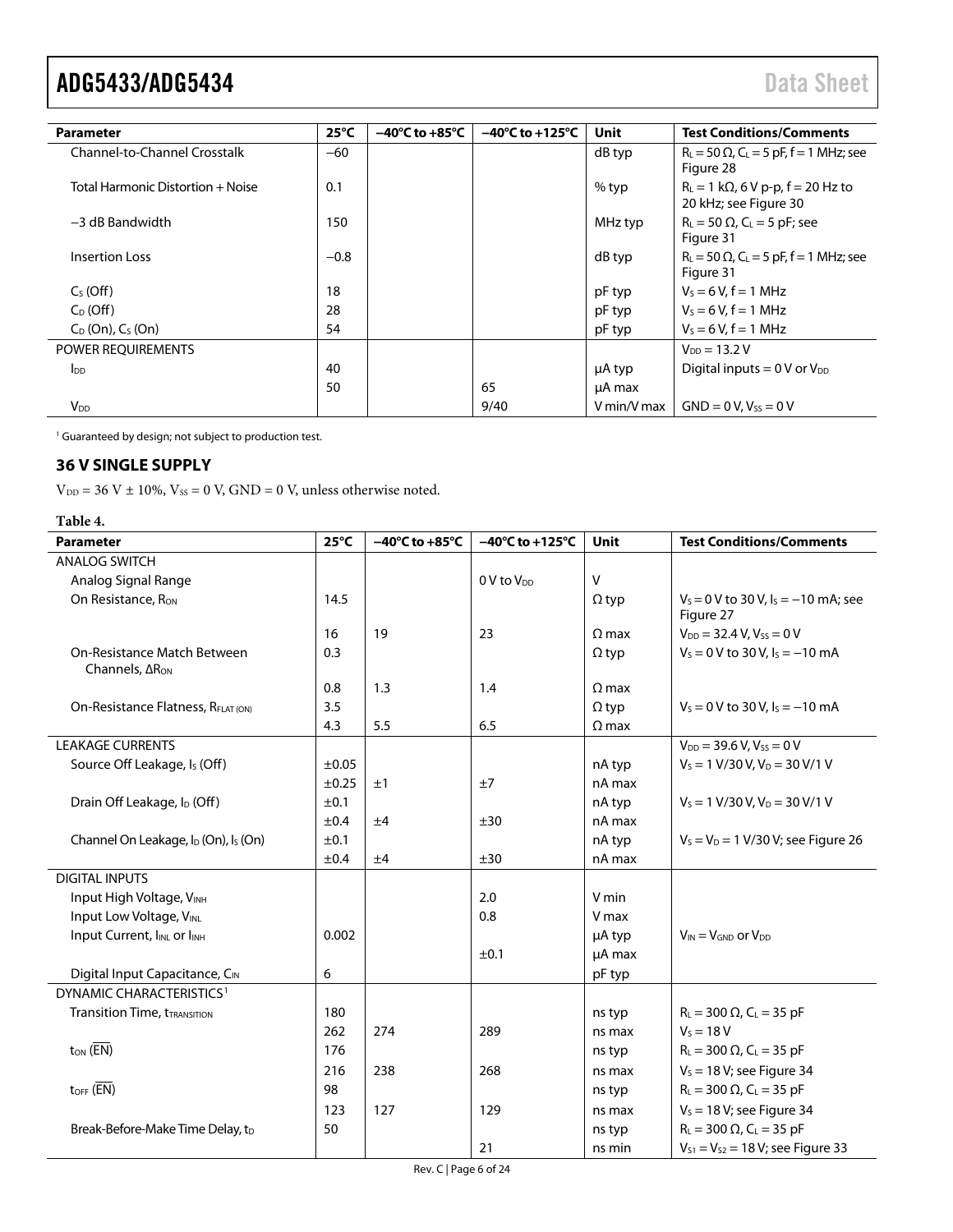| <b>Parameter</b>                   | $25^{\circ}$ C | $-40^{\circ}$ C to $+85^{\circ}$ C | $-40^{\circ}$ C to $+125^{\circ}$ C | Unit        | <b>Test Conditions/Comments</b>                                                      |
|------------------------------------|----------------|------------------------------------|-------------------------------------|-------------|--------------------------------------------------------------------------------------|
| Charge Injection, Q <sub>INJ</sub> | 150            |                                    |                                     | pC typ      | $V_s = 18 V$ , R <sub>s</sub> = 0 $\Omega$ , C <sub>L</sub> = 1 nF; see<br>Figure 35 |
| Off Isolation                      | $-60$          |                                    |                                     | dB typ      | $R_{L}$ = 50 $\Omega$ , C <sub>L</sub> = 5 pF, f = 1 MHz; see<br>Figure 29           |
| Channel-to-Channel Crosstalk       | $-60$          |                                    |                                     | dB typ      | $R_L = 50 \Omega$ , C <sub>L</sub> = 5 pF, f = 1 MHz; see<br>Figure 28               |
| Total Harmonic Distortion + Noise  | 0.4            |                                    |                                     | $%$ typ     | $R_L = 1 k\Omega$ , 18 V p-p, f = 20 Hz to<br>20 kHz; see Figure 30                  |
| $-3$ dB Bandwidth                  | 135            |                                    |                                     | MHz typ     | $R_L$ = 50 $\Omega$ , C <sub>L</sub> = 5 pF; see Figure 31                           |
| <b>Insertion Loss</b>              | $-1$           |                                    |                                     | dB typ      | $R_L = 50 \Omega$ , $C_L = 5 pF$ , f = 1 MHz;<br>see Figure 31                       |
| $CS$ (Off)                         | 18             |                                    |                                     | pF typ      | $V_s = 18 V, f = 1 MHz$                                                              |
| $C_D$ (Off)                        | 28             |                                    |                                     | pF typ      | $V_5 = 18 V, f = 1 MHz$                                                              |
| $C_D$ (On), $C_S$ (On)             | 46             |                                    |                                     | pF typ      | $V_s = 18 V, f = 1 MHz$                                                              |
| POWER REQUIREMENTS                 |                |                                    |                                     |             | $V_{DD} = 39.6 V$                                                                    |
| $I_{DD}$                           | 80             |                                    |                                     | µA typ      | Digital inputs = $0 \text{ V}$ or $V_{DD}$                                           |
|                                    | 100            |                                    | 130                                 | µA max      |                                                                                      |
| $V_{DD}$                           |                |                                    | 9/40                                | V min/V max | $GND = 0 V, V_{ss} = 0 V$                                                            |

<span id="page-6-0"></span><sup>1</sup> Guaranteed by design; not subject to production test.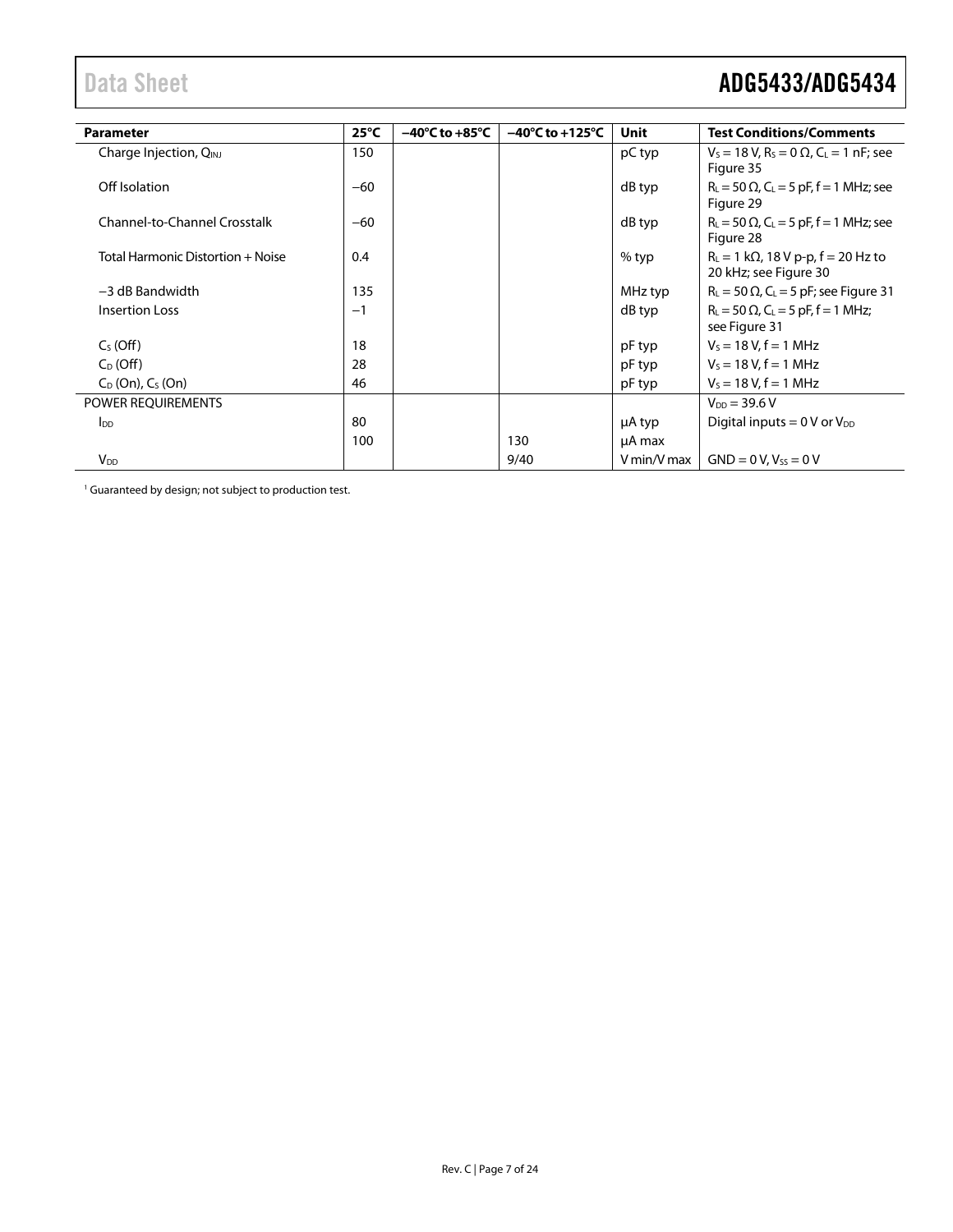# <span id="page-7-2"></span><span id="page-7-0"></span>**CONTINUOUS CURRENT PER CHANNEL, Sx OR Dx**

#### <span id="page-7-1"></span>**Table 5. ADG5433**

| <b>Parameter</b>                           | $25^{\circ}$ C<br>85°C |     | $125^{\circ}$ C | Unit       |  |
|--------------------------------------------|------------------------|-----|-----------------|------------|--|
| CONTINUOUS CURRENT, Sx OR Dx               |                        |     |                 |            |  |
| $V_{DD} = +15 V$ . $V_{ss} = -15 V$        |                        |     |                 |            |  |
| TSSOP ( $\theta_{1A} = 112.6^{\circ}$ C/W) | 80                     | 58  | 36              | mA maximum |  |
| LFCSP ( $\theta_{IA}$ = 30.4°C/W)          | 147                    | 103 | 70              | mA maximum |  |
| $V_{DD} = +20 V$ , $V_{ss} = -20 V$        |                        |     |                 |            |  |
| TSSOP ( $\theta_{JA}$ = 112.6°C/W)         | 85                     | 63  | 39              | mA maximum |  |
| LFCSP ( $\theta_{1A}$ = 30.4°C/W)          | 156                    | 109 | 74              | mA maximum |  |
| $V_{DD} = 12 V$ , $V_{SS} = 0 V$           |                        |     |                 |            |  |
| TSSOP ( $\theta_{14}$ = 112.6°C/W)         | 63                     | 45  | 28              | mA maximum |  |
| LFCSP ( $\theta_{IA}$ = 30.4°C/W)          | 116                    | 84  | 53              | mA maximum |  |
| $V_{DD} = 36 V$ , $V_{SS} = 0 V$           |                        |     |                 |            |  |
| TSSOP ( $\theta_{JA}$ = 112.6°C/W)         | 83                     | 60  | 37              | mA maximum |  |
| LFCSP ( $\theta_{IA}$ = 30.4°C/W)          | 151                    | 107 | 72              | mA maximum |  |

#### **Table 6. ADG5434**

| <b>Parameter</b>                           | $25^{\circ}$ C | 85°C | $125^{\circ}$ C | <b>Unit</b> |
|--------------------------------------------|----------------|------|-----------------|-------------|
| CONTINUOUS CURRENT, Sx OR Dx               |                |      |                 |             |
| $V_{DD} = +15 V$ . $V_{ss} = -15 V$        |                |      |                 |             |
| TSSOP ( $\theta_{IA}$ = 112.6°C/W)         | 70             | 51   | 31              | mA maximum  |
| LFCSP ( $\theta_{IA}$ = 30.4°C/W)          | 117            | 76   | 49              | mA maximum  |
| $V_{DD} = +20 V$ , $V_{SS} = -20 V$        |                |      |                 |             |
| TSSOP ( $\theta_{IA}$ = 112.6°C/W)         | 74             | 54   | 33              | mA maximum  |
| LFCSP ( $\theta_{IA}$ = 30.4°C/W)          | 123            | 79   | 50              | mA maximum  |
| $V_{DD} = 12 V$ , $V_{SS} = 0 V$           |                |      |                 |             |
| TSSOP ( $\theta_{1A} = 112.6^{\circ}$ C/W) | 54             | 39   | 23              | mA maximum  |
| LFCSP ( $\theta_{IA}$ = 30.4°C/W)          | 94             | 64   | 44              | mA maximum  |
| $V_{DD} = 36 V$ , $V_{ss} = 0 V$           |                |      |                 |             |
| TSSOP ( $\theta_{JA}$ = 112.6°C/W)         | 73             | 53   | 32              | mA maximum  |
| LFCSP ( $\theta_{1A}$ = 30.4°C/W)          | 120            | 78   | 50              | mA maximum  |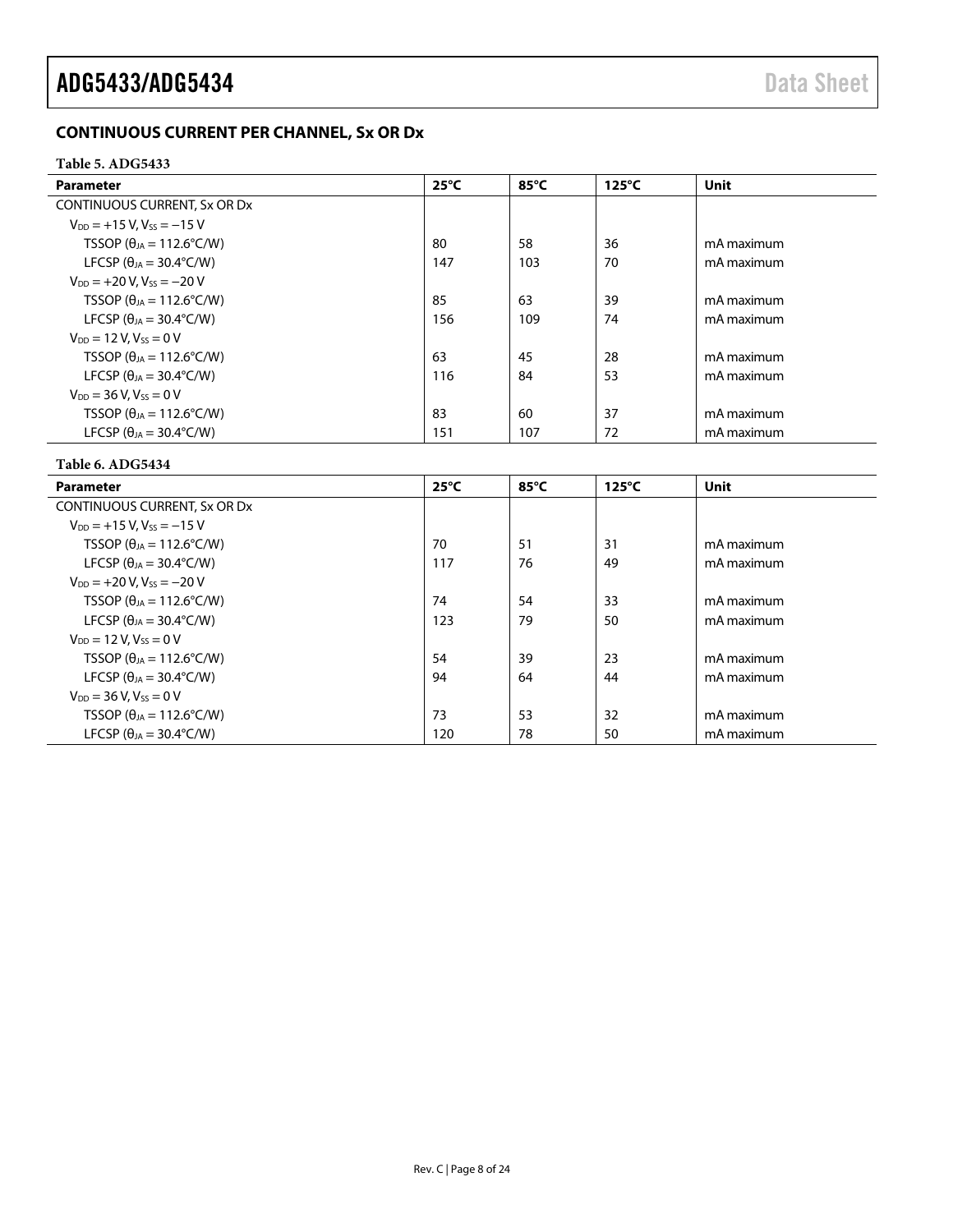# <span id="page-8-0"></span>ABSOLUTE MAXIMUM RATINGS

 $T_A = 25$ °C, unless otherwise noted.

#### **Table 7.**

| <b>Parameter</b>                              | Rating                                                                      |
|-----------------------------------------------|-----------------------------------------------------------------------------|
| V <sub>DD</sub> to Vss                        | 48 V                                                                        |
| V <sub>DD</sub> to GND                        | $-0.3$ V to $+48$ V                                                         |
| Vss to GND                                    | $+0.3$ V to $-48$ V                                                         |
| Analog Inputs <sup>1</sup>                    | $V_{SS}$ – 0.3 V to $V_{DD}$ + 0.3 V or<br>30 mA, whichever occurs<br>first |
| Digital Inputs <sup>1</sup>                   | $V_{SS}$ – 0.3 V to $V_{DD}$ + 0.3 V or<br>30 mA, whichever occurs<br>first |
| Peak Current, Sx or Dx Pins                   |                                                                             |
| ADG5433                                       | 280 mA (pulsed at 1 ms,<br>10% duty cycle maximum)                          |
| ADG5434                                       | 240 mA (pulsed at 1 ms,<br>10% duty cycle maximum)                          |
| Continuous Current, Sx or Dx <sup>2</sup>     | Data + $15%$                                                                |
| Temperature Range                             |                                                                             |
| Operating                                     | $-40^{\circ}$ C to $+125^{\circ}$ C                                         |
| Storage                                       | $-65^{\circ}$ C to +150 $^{\circ}$ C                                        |
| Junction Temperature                          | $150^{\circ}$ C                                                             |
| Thermal Impedance, $\theta_{JA}$              |                                                                             |
| 16-Lead TSSOP (4-Layer Board)                 | 112.6°C/W                                                                   |
| 20-Lead TSSOP (4-Layer Board)                 | 143°C/W                                                                     |
| 16-Lead LFCSP (4-Layer Board)                 | 30.4°C/W                                                                    |
| Reflow Soldering Peak<br>Temperature, Pb Free | $260(+0/-5)$ °C                                                             |

Stresses above those listed under Absolute Maximum Ratings may cause permanent damage to the device. This is a stress rating only; functional operation of the device at these or any other conditions above those indicated in the operational section of this specification is not implied. Exposure to absolute maximum rating conditions for extended periods may affect device reliability.

Only one absolute maximum rating can be applied at any one time.

#### <span id="page-8-1"></span>**ESD CAUTION**



ESD (electrostatic discharge) sensitive device. Charged devices and circuit boards can discharge without detection. Although this product features patented or proprietary protection circuitry, damage may occur on devices subjected to high energy ESD. Therefore, proper ESD precautions should be taken to avoid performance degradation or loss of functionality.

<sup>1</sup> Overvoltages at the INx, Sx, and Dx pins are clamped by internal diodes. Limit current to the maximum ratings given.

2 Se[e Table 5 a](#page-7-1)nd [Table 6.](#page-7-2)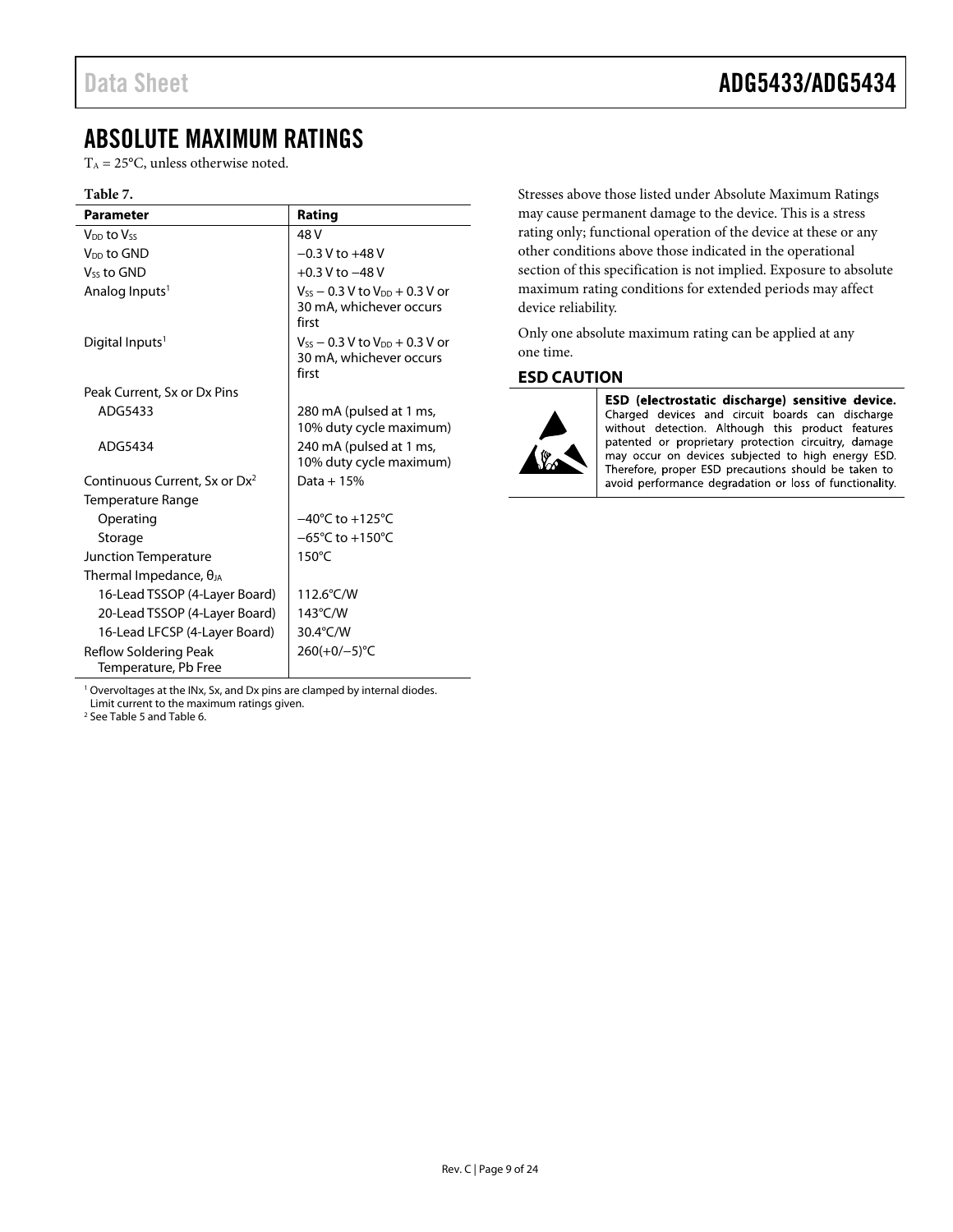# <span id="page-9-0"></span>PIN CONFIGURATIONS AND FUNCTION DESCRIPTIONS





#### **Table 8. ADG5433 Pin Function Descriptions**

| Pin No.      |          |                        |                                                                                                                                                                                              |
|--------------|----------|------------------------|----------------------------------------------------------------------------------------------------------------------------------------------------------------------------------------------|
| <b>TSSOP</b> | LFCSP_WQ | <b>Mnemonic</b>        | <b>Description</b>                                                                                                                                                                           |
|              | 15       | <b>V</b> <sub>DD</sub> | Most Positive Power Supply Potential.                                                                                                                                                        |
| 2            | 16       | S <sub>1</sub> A       | Source Terminal 1A. This pin can be an input or an output.                                                                                                                                   |
| 3            |          | D1                     | Drain Terminal 1. This pin can be an input or an output.                                                                                                                                     |
| 4            | 2        | S <sub>1</sub> B       | Source Terminal 1B. This pin can be an input or an output.                                                                                                                                   |
| 5            | 3        | S <sub>2</sub> B       | Source Terminal 2B. This pin can be an input or an output.                                                                                                                                   |
| 6            | 4        | D <sub>2</sub>         | Drain Terminal 2. This pin can be an input or an output.                                                                                                                                     |
|              | 5        | S <sub>2</sub> A       | Source Terminal 2A. This pin can be an input or an output.                                                                                                                                   |
| 8            | 6        | IN <sub>2</sub>        | Logic Control Input 2.                                                                                                                                                                       |
| 9            | 7        | IN <sub>3</sub>        | Logic Control Input 3.                                                                                                                                                                       |
| 10           | 8        | S <sub>3</sub> A       | Source Terminal 3A. This pin can be an input or an output.                                                                                                                                   |
| 11           | 9        | D <sub>3</sub>         | Drain Terminal 3. This pin can be an input or an output.                                                                                                                                     |
| 12           | 10       | S <sub>3</sub> B       | Source Terminal 3B. This pin can be an input or an output.                                                                                                                                   |
| 13           | 11       | $V_{SS}$               | Most Negative Power Supply Potential. In single-supply applications, this pin can be connected to<br>ground.                                                                                 |
| 14           | 12       | EN                     | Active Low Digital Input. When high, the device is disabled and all switches are off. When low, INx<br>logic inputs determine the on switches.                                               |
| 15           | 13       | IN <sub>1</sub>        | Logic Control Input 1.                                                                                                                                                                       |
| 16           | 14       | <b>GND</b>             | Ground (0 V) Reference.                                                                                                                                                                      |
|              | EP       | Exposed<br>Pad         | The exposed pad is connected internally. For increased reliability of the solder joints and maximum<br>thermal capability, it is recommended that the pad be soldered to the substrate, Vss. |

#### **Table 9. ADG5433 Truth Table**

| EN | <b>INx</b>           | <b>SxA</b> | <b>SxB</b> |
|----|----------------------|------------|------------|
|    | $\cdot$<br>$\lambda$ | Off        | Off        |
|    |                      | Off        | On         |
|    |                      | On         | Off        |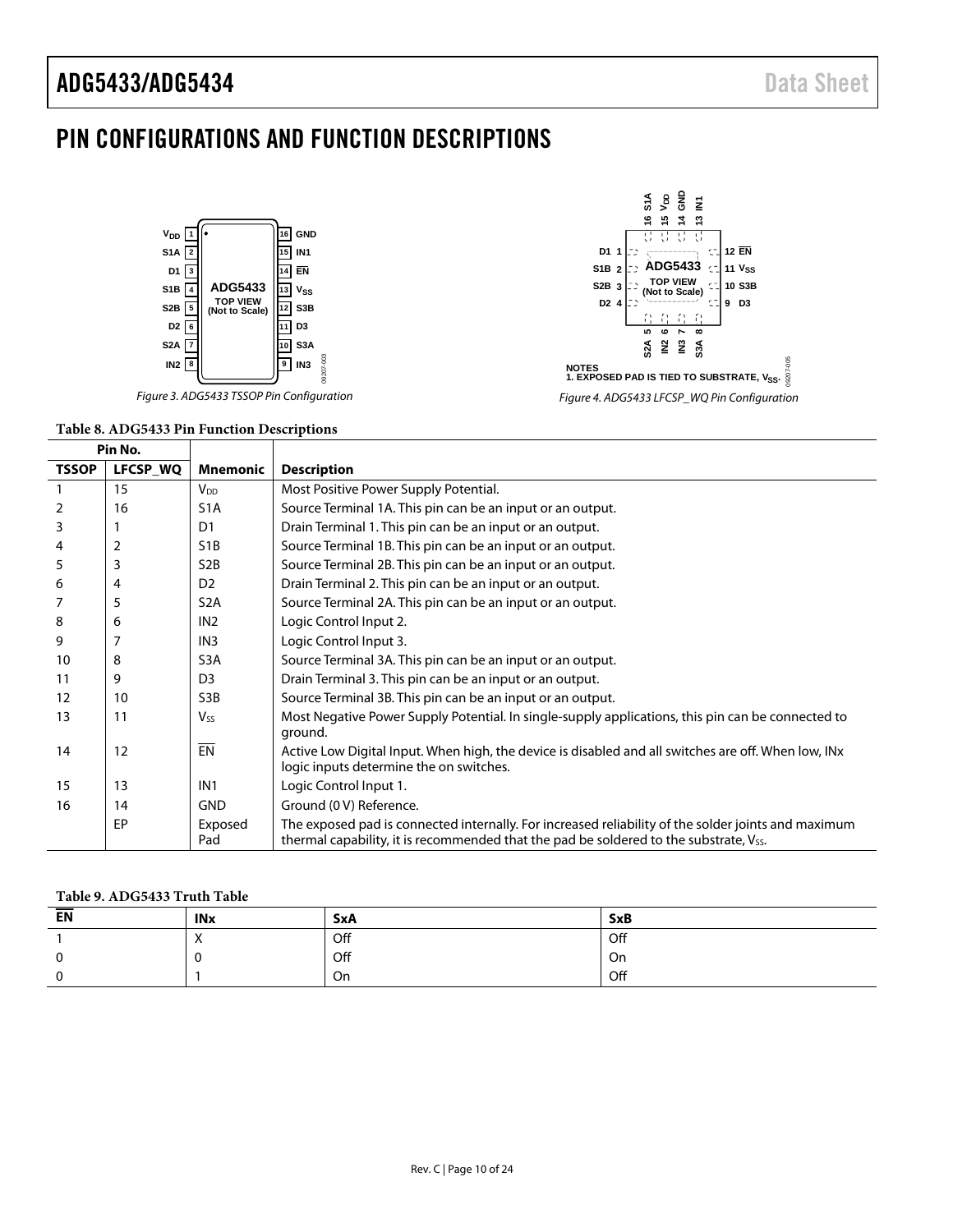

Figure 5. ADG5434 TSSOP Pin Configuration Figure 6. ADG5434 LFCSP\_WQ Pin Configuration

#### **Table 10. ADG5434 Pin Function Descriptions**   $\blacksquare$



| Pin No.      |          |                       |                                                                                                                                                                                                           |
|--------------|----------|-----------------------|-----------------------------------------------------------------------------------------------------------------------------------------------------------------------------------------------------------|
| <b>TSSOP</b> | LFCSP_WQ | <b>Mnemonic</b>       | <b>Description</b>                                                                                                                                                                                        |
|              | 19       | IN <sub>1</sub>       | Logic Control Input 1.                                                                                                                                                                                    |
| 2            | 20       | S <sub>1</sub> A      | Source Terminal 1A. This pin can be an input or an output.                                                                                                                                                |
| 3            |          | D <sub>1</sub>        | Drain Terminal 1. This pin can be an input or an output.                                                                                                                                                  |
| 4            | 2        | S <sub>1</sub> B      | Source Terminal 1B. This pin can be an input or an output.                                                                                                                                                |
| 5            | 3        | <b>V<sub>ss</sub></b> | Most Negative Power Supply Potential. In single-supply applications, this pin can be connected to<br>ground.                                                                                              |
| 6            | 4        | <b>GND</b>            | Ground (0 V) Reference.                                                                                                                                                                                   |
| 7            | 5        | S <sub>2</sub> B      | Source Terminal 2B. This pin can be an input or an output.                                                                                                                                                |
| 8            | 6        | D <sub>2</sub>        | Drain Terminal 2. This pin can be an input or an output.                                                                                                                                                  |
| 9            | 7        | S <sub>2</sub> A      | Source Terminal 2A. This pin can be an input or an output.                                                                                                                                                |
| 10           | 8        | IN <sub>2</sub>       | Logic Control Input 2.                                                                                                                                                                                    |
| 11           | 9        | IN <sub>3</sub>       | Logic Control Input 3.                                                                                                                                                                                    |
| 12           | 10       | S <sub>3</sub> A      | Source Terminal 3A. This pin can be an input or an output.                                                                                                                                                |
| 13           | 11       | D <sub>3</sub>        | Drain Terminal 3. This pin can be an input or an output.                                                                                                                                                  |
| 14           | 12       | S <sub>3</sub> B      | Source Terminal 3B. This pin can be an input or an output.                                                                                                                                                |
| 15           | N/A      | <b>NC</b>             | No Connect.                                                                                                                                                                                               |
| 16           | 13       | <b>V<sub>DD</sub></b> | Most Positive Power Supply Potential.                                                                                                                                                                     |
| 17           | 14       | S <sub>4</sub> B      | Source Terminal 4B. This pin can be an input or an output.                                                                                                                                                |
| 18           | 15       | D <sub>4</sub>        | Drain Terminal 4. This pin can be an input or an output.                                                                                                                                                  |
| 19           | 16       | S <sub>4</sub> A      | Source Terminal 4A. This pin can be an input or an output.                                                                                                                                                |
| 20           | 17       | IN <sub>4</sub>       | Logic Control Input 4.                                                                                                                                                                                    |
| N/A          | 18       | EN                    | Active Low Digital Input. When high, the device is disabled and all switches are off. When low, INx<br>logic inputs determine the on switches.                                                            |
| N/A          | EP       | Exposed<br>Pad        | The exposed pad is connected internally. For increased reliability of the solder joints and maximum<br>thermal capability, it is recommended that the pad be soldered to the substrate, V <sub>SS</sub> . |

#### **Table 11. ADG5434 Truth Table**

| <b>INx</b> | SxA | <b>SxB</b> |
|------------|-----|------------|
|            | Off | On         |
|            | On  | Off        |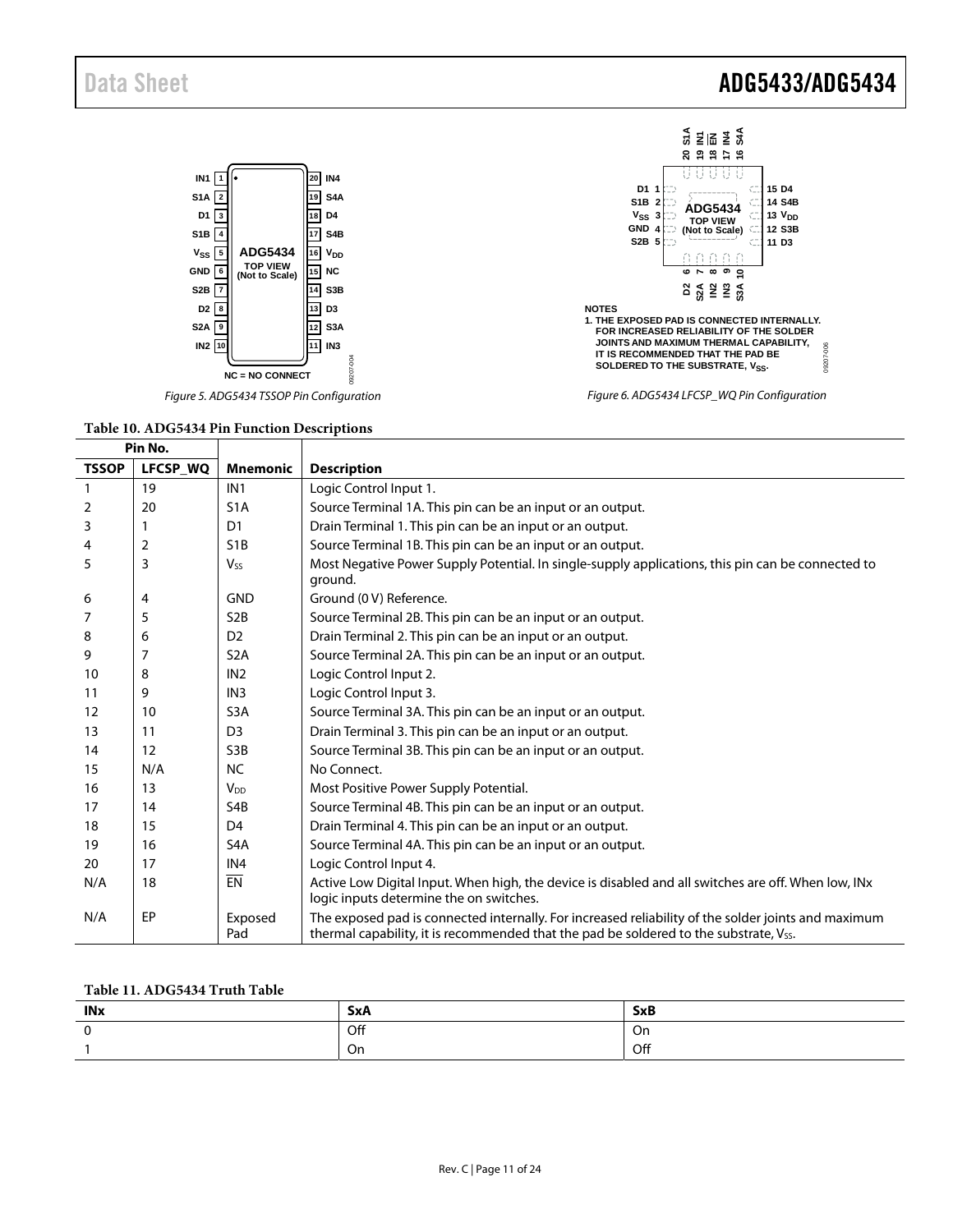# <span id="page-11-0"></span>TYPICAL PERFORMANCE CHARACTERISTICS



*Figure 7. On Resistance as a Function of V<sub>S</sub>, V<sub>D</sub> (Dual Supply)* 



*Figure 8. On Resistance as a Function of V<sub>S</sub>, V<sub>D</sub> (Dual Supply)* 



*Figure 9. On Resistance as a Function of V<sub>S</sub>, V<sub>D</sub> (Single Supply)* 



*Figure 10. On Resistance as a Function of V<sub>S</sub>, V<sub>D</sub> (Single Supply)* 



*Figure 11. On Resistance as a Function of V<sub>S</sub> (V<sub>D</sub>) for Different Temperatures, ±15 V Dual Supply*



*Figure 12. On Resistance as a Function of V<sub>S</sub> (V<sub>D</sub>) for Different Temperatures, ±20 V Dual Supply*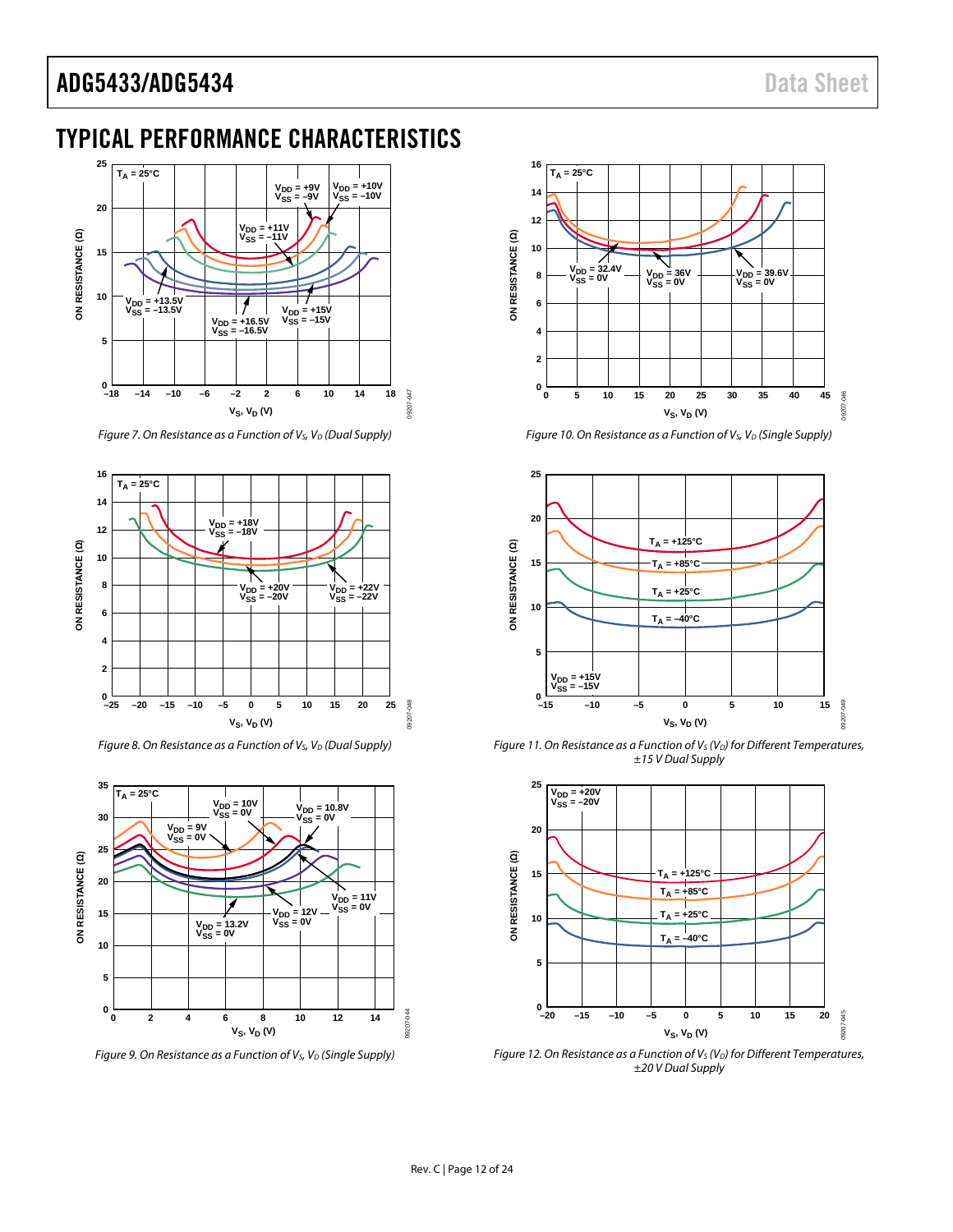

*Figure 13. On Resistance as a Function of V<sub>S</sub> (V<sub>D</sub>) for Different Temperatures, 12 V Single Supply*



*Figure 14. On Resistance as a Function of V<sub>S</sub> (V<sub>D</sub>) for Different Temperatures, 36 V Single Supply*



*Figure 15. Leakage Currents as a Function of Temperature, ±15 V Dual Supply*



*Figure 16. Leakage Currents as a Function of Temperature, ±20 V Dual Supply*



*Figure 17. Leakage Currents as a Function of Temperature, 12 V Single Supply*

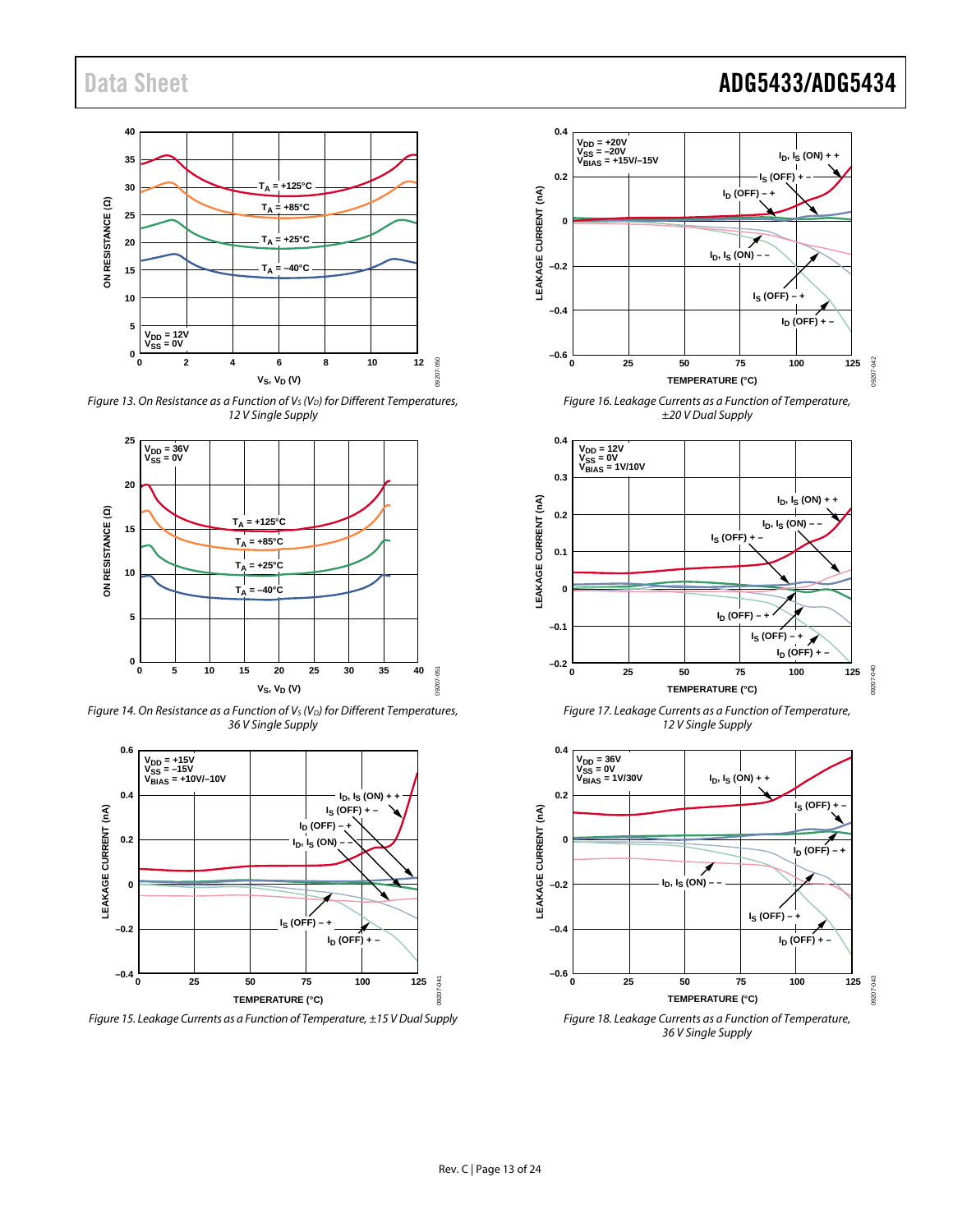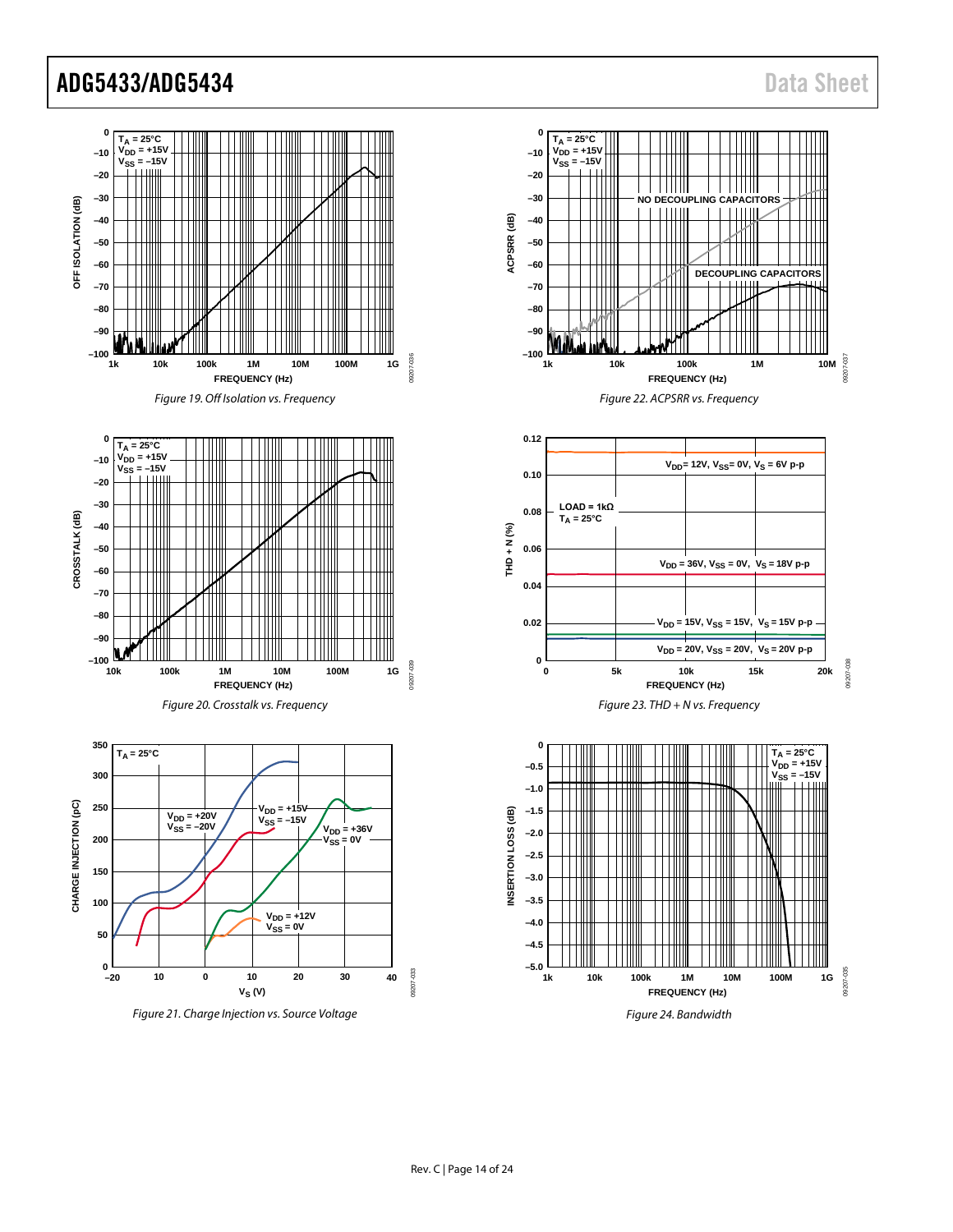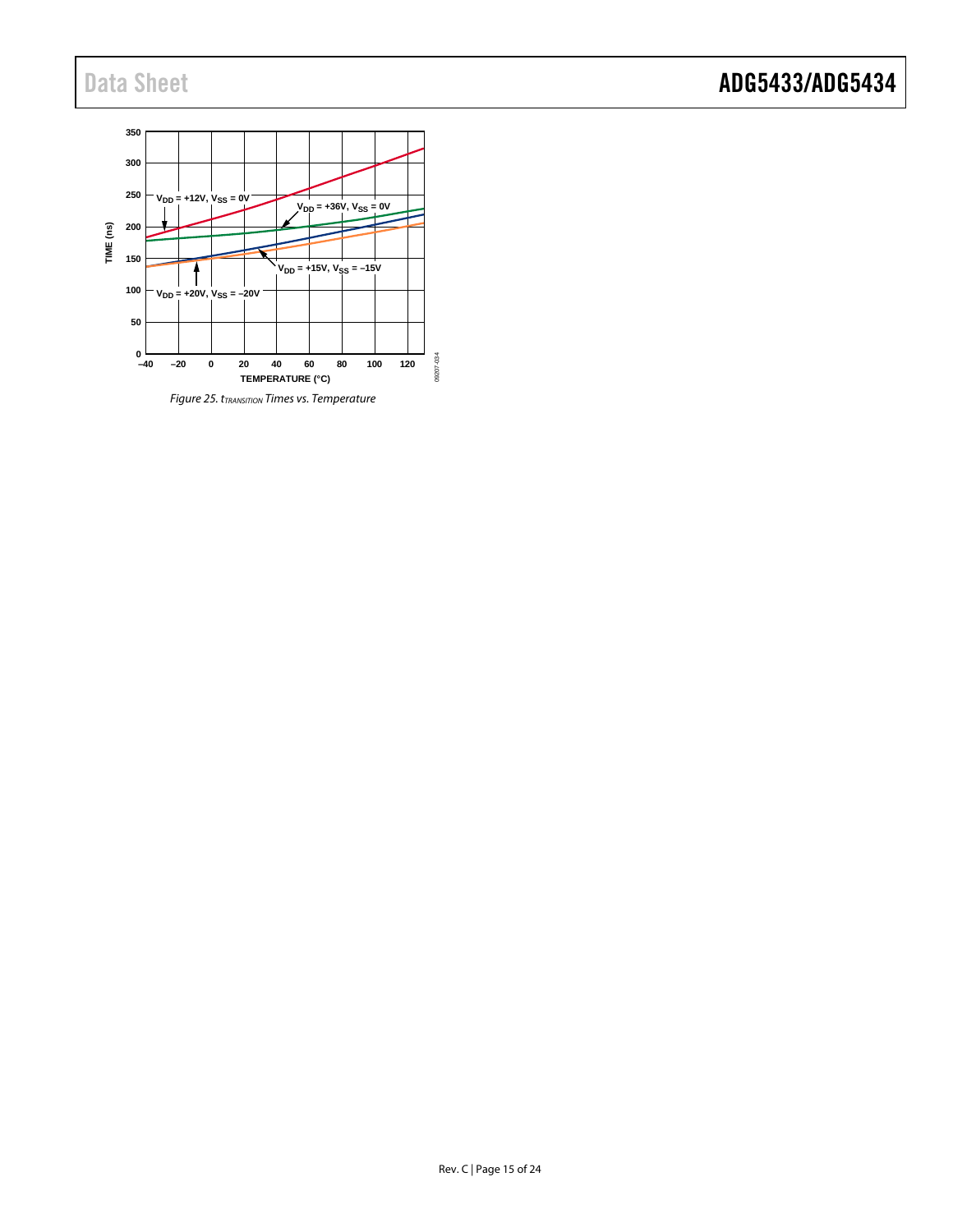# <span id="page-15-0"></span>TEST CIRCUITS



<span id="page-15-2"></span>



<span id="page-15-1"></span>

<span id="page-15-4"></span>Figure 28. Channel-to-Channel Crosstalk



<span id="page-15-3"></span>

Figure 30. THD + Noise

<span id="page-15-5"></span>

<span id="page-15-6"></span>Figure 31. Bandwidth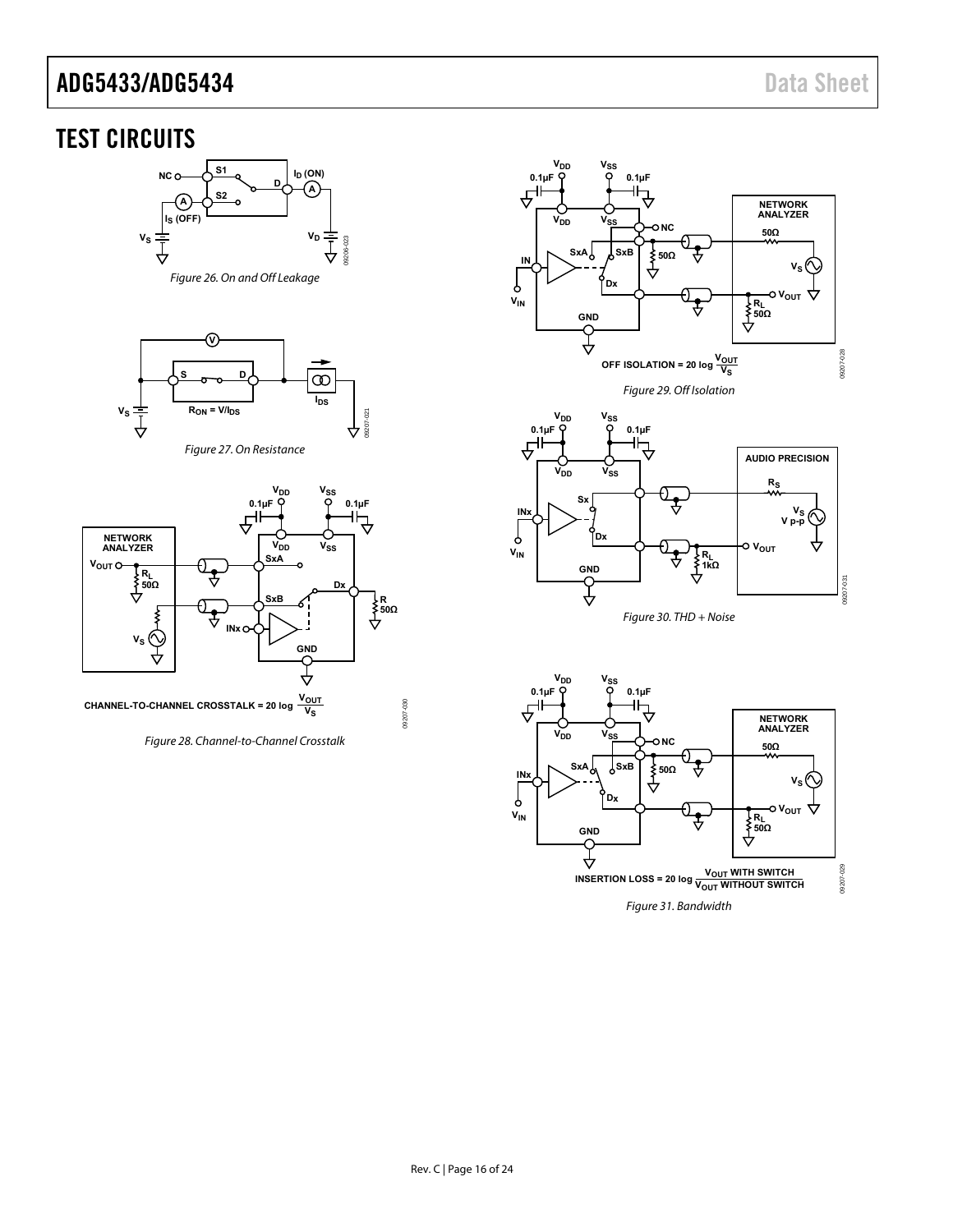<span id="page-16-2"></span><span id="page-16-1"></span><span id="page-16-0"></span>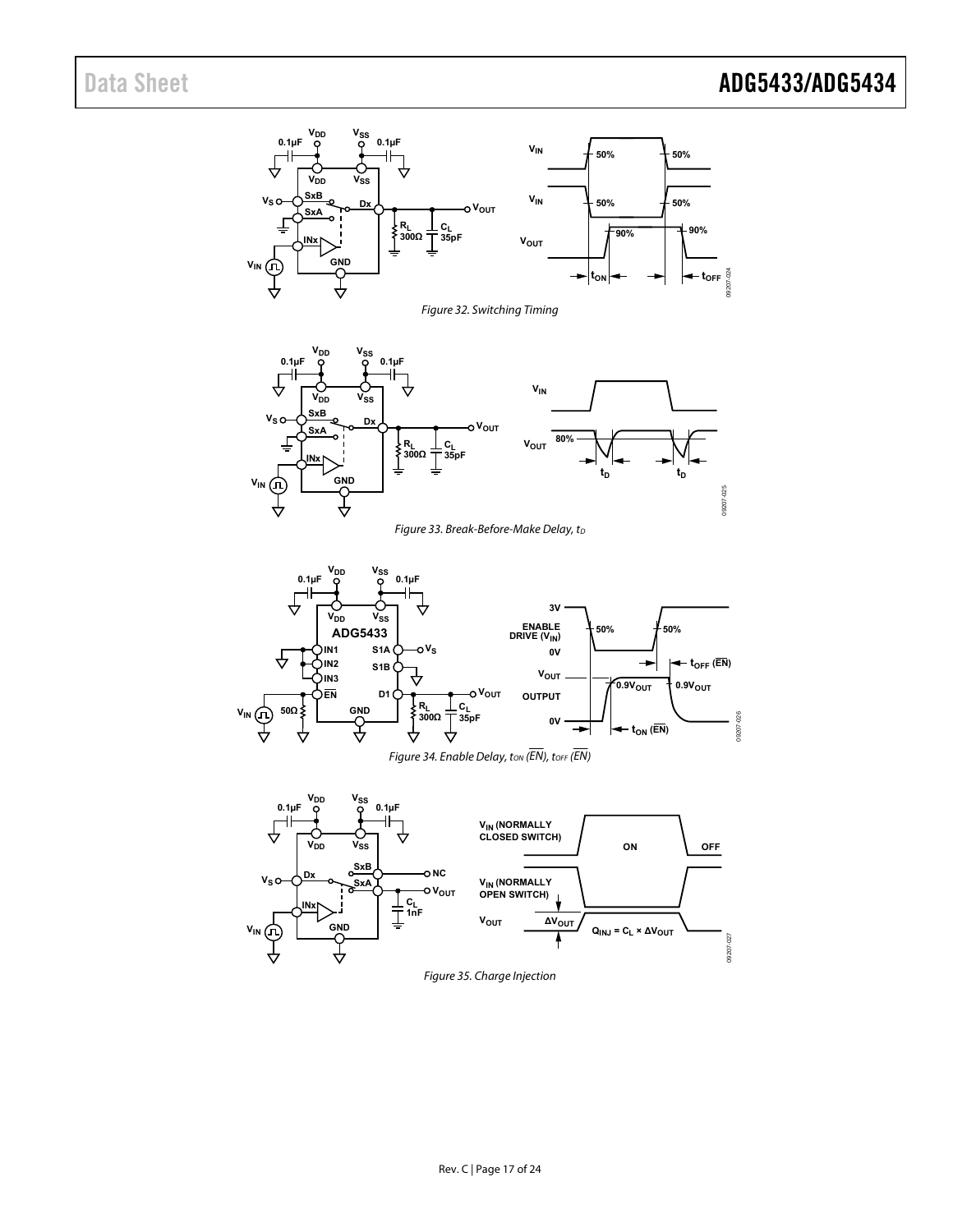# <span id="page-17-0"></span>**TERMINOLOGY**

#### $\mathbf{I}_{\mathbf{D}\mathbf{D}}$

I<sub>DD</sub> represents the positive supply current.

#### **ISS**

Iss represents the negative supply current.

# $V<sub>D</sub>, V<sub>S</sub>$

 $V_D$  and  $V_S$  represent the analog voltage on Terminal D and Terminal S, respectively.

## **RON**

R<sub>ON</sub> is the ohmic resistance between Terminal D and Terminal S.

## **∆RON**

∆R<sub>ON</sub> represents the difference between the R<sub>ON</sub> of any two channels.

### $\mathbf{R}_{\text{EIAT}}$  (ON)

The difference between the maximum and minimum value of on resistance as measured over the specified analog signal range is represented by RFLAT (ON).

# **IS (Off)**

I<sub>S</sub> (Off) is the source leakage current with the switch off.

### $I_D$  (Off)

 $I_D$  (Off) is the drain leakage current with the switch off.

### **ID (On), IS (On)**

 $I_D$  (On) and  $I_S$  (On) represent the channel leakage currents with the switch on.

### $V_{\text{INI}}$

 $V_{INL}$  is the maximum input voltage for Logic 0.

### **VINH**

V<sub>INH</sub> is the minimum input voltage for Logic 1.

### $I<sub>INL</sub>, I<sub>INH</sub>$

 $I_{INL}$  and  $I_{INH}$  represent the low and high input currents of the digital inputs.

# **CD (Off)**

 $C_D$  (Off) represents the off switch drain capacitance, which is measured with reference to ground.

# $C_S$  (Off)

 $C<sub>S</sub>$  (Off) represents the off switch source capacitance, which is measured with reference to ground.

# **CD (On), CS (On)**

 $C_D$  (On) and  $C_S$  (On) represent on switch capacitances, which are measured with reference to ground.

# **CIN**

 $C_{IN}$  represents digital input capacitance.

# $t_{ON}$   $(\overline{EN})$

t<sub>ON</sub> (EN) represents the delay time between the 50% and 90% points of the digital input and switch on condition.

# $t<sub>OFF</sub>$   $(\overline{EN})$

t<sub>OFF</sub> (EN) represents the delay time between the 50% and 90% points of the digital input and switch off condition.

#### **tTRANSITION**

Delay time between the 50% and 90% points of the digital inputs and the switch on condition when switching from one address state to another.

### **t**<sub>D</sub>

t<sub>D</sub> represents the off time measured between the 80% point of both switches when switching from one address state to another.

### **Off Isolation**

Off isolation is a measure of unwanted signal coupling through an off channel.

### **Charge Injection**

Charge injection is a measure of the glitch impulse transferred from the digital input to the analog output during switching.

#### **Crosstalk**

Crosstalk is a measure of unwanted signal that is coupled through from one channel to another as a result of parasitic capacitance.

# **Bandwidth**

Bandwidth is the frequency at which the output is attenuated by 3 dB.

#### **On Response**

On response is the frequency response of the on switch.

### **Total Harmonic Distortion + Noise (THD + N)**

The ratio of the harmonic amplitude plus noise of the signal to the fundamental is represented by THD + N.

### **AC Power Supply Rejection Ratio (ACPSRR)**

ACPSRR is a measure of the ability of a part to avoid coupling noise and spurious signals that appear on the supply voltage pin to the output of the switch. The dc voltage on the device is modulated by a sine wave of 0.62 V p-p. The ratio of the amplitude of signal on the output to the amplitude of the modulation is the ACPSRR.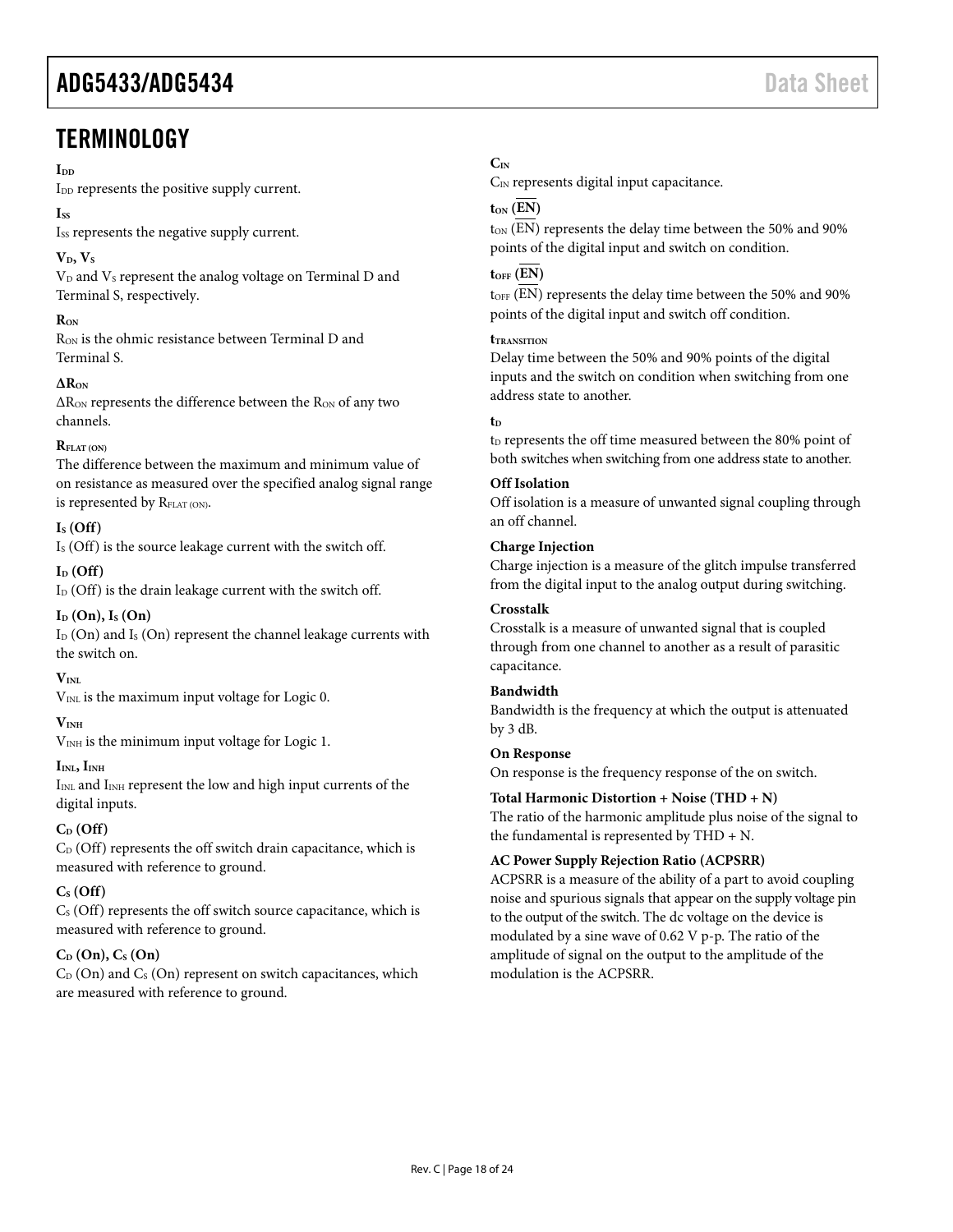# <span id="page-18-0"></span>TRENCH ISOLATION

In the ADG5433/ADG5434, an insulating oxide layer (trench) is placed between the NMOS and the PMOS transistors of each CMOS switch. Parasitic junctions, which occur between the transistors in junction isolated switches, are eliminated, and the result is a completely latch-up proof switch.

In junction isolation, the N and P wells of the PMOS and NMOS transistors form a diode that is reverse-biased under normal operation. However, during overvoltage conditions, this diode can become forward-biased. A silicon controlled rectifier (SCR) type circuit is formed by the two transistors causing a significant amplification of the current that, in turn, leads to latch-up. With trench isolation, this diode is removed, and the result is a latch-up proof switch.



*Figure 36. Trench Isolation*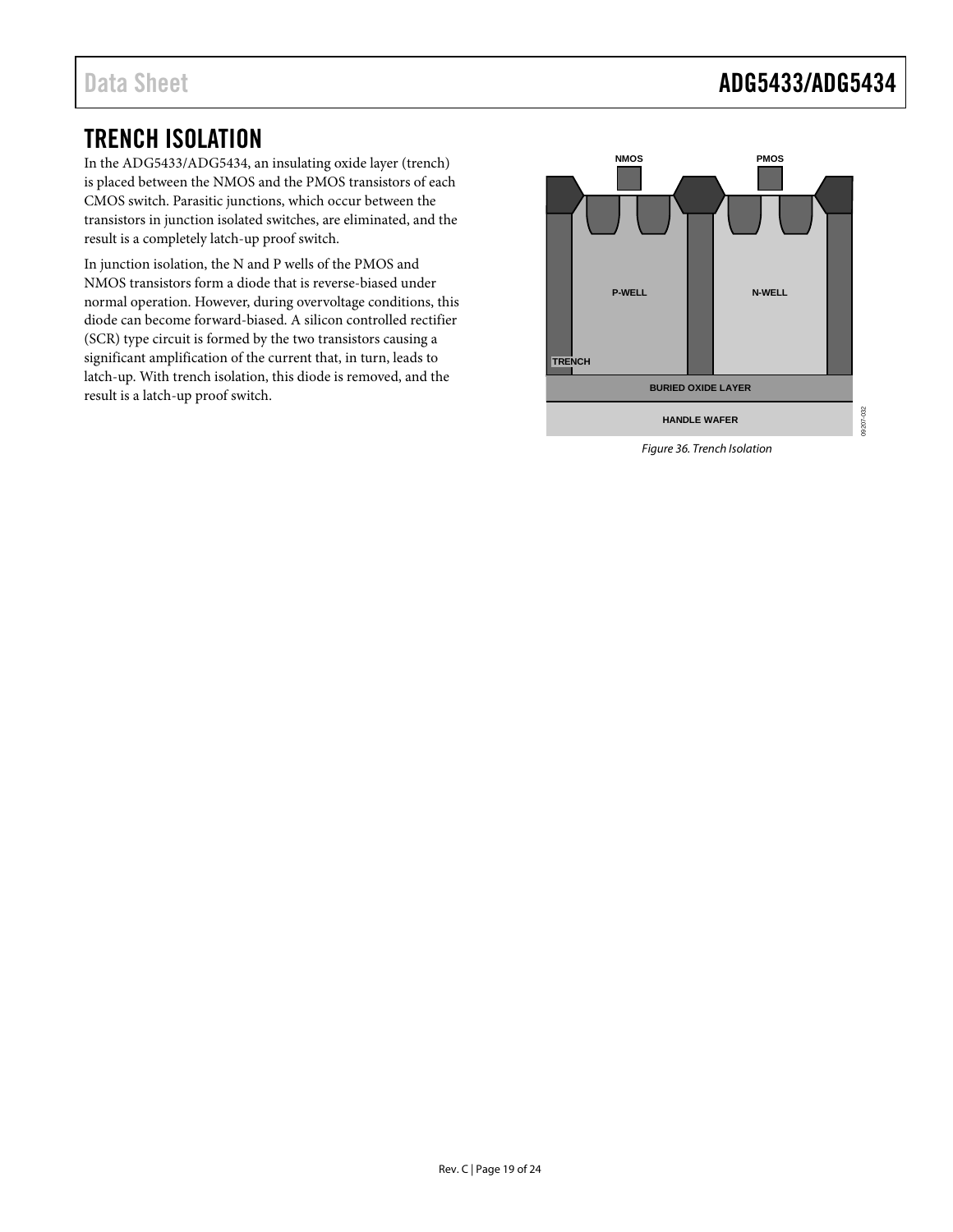# <span id="page-19-0"></span>APPLICATIONS INFORMATION

The ADG54xx family of switches and multiplexers provide a robust solution for instrumentation, industrial, aerospace and other harsh environments that are prone to latch-up, which is an undesirable high current state that can lead to device failure and persists until the power supply is turned off. The ADG5433/ADG5434 high voltage switches allow single-supply

operation from 9 V to 40 V and dual supply operation from ±9 V to ±22 V. The ADG5433/ADG5434 (as well as other select devices within this family) achieve 8 kV human body model ESD ratings, which provide a robust solution eliminating the need for separate protect circuitry designs in some applications.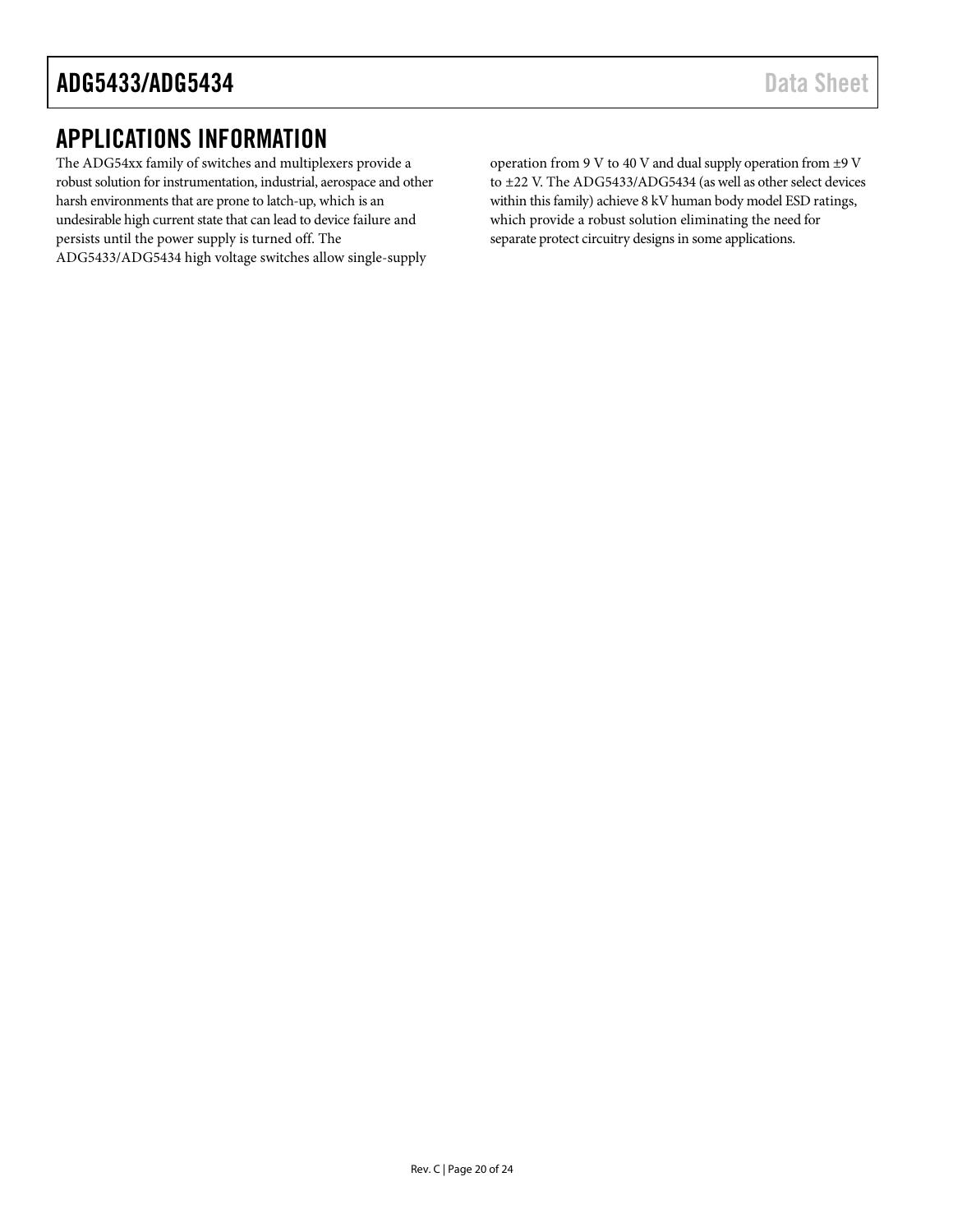# <span id="page-20-0"></span>OUTLINE DIMENSIONS



Figure 38. 16-Lead Lead Frame Chip Scale Package [LFCSP\_WQ] 4 mm × 4 mm Body, Very Very Thin Quad  $(CP-16-17)$ Dimensions shown in millimeters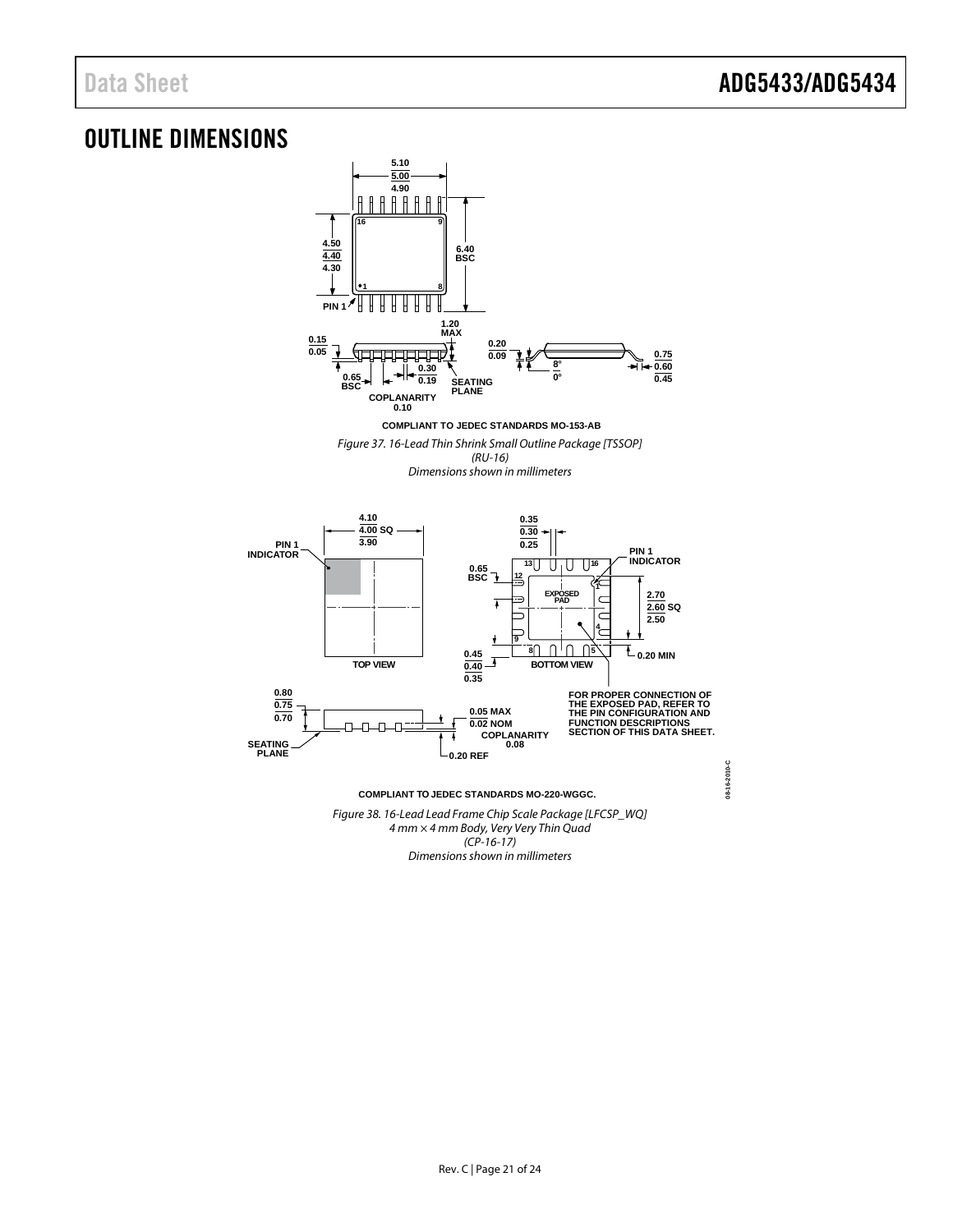

#### <span id="page-21-0"></span>**ORDERING GUIDE**

| Model <sup>1</sup> | <b>Temperature Range</b>            | <b>Description</b>                                | <b>EN Pin</b> | <b>Package Option</b> |
|--------------------|-------------------------------------|---------------------------------------------------|---------------|-----------------------|
| ADG5433BRUZ        | $-40^{\circ}$ C to $+125^{\circ}$ C | 16-Lead Thin Shrink Small Outline Package [TSSOP] | Yes           | <b>RU-16</b>          |
| ADG5433BRUZ-REEL7  | $-40^{\circ}$ C to $+125^{\circ}$ C | 16-Lead Thin Shrink Small Outline Package [TSSOP] | Yes           | <b>RU-16</b>          |
| ADG5433BCPZ-REEL7  | $-40^{\circ}$ C to $+125^{\circ}$ C | 16-Lead Lead Frame Chip Scale Package [LFCSP_WQ]  | Yes           | $CP-16-17$            |
| ADG5434BRUZ        | $-40^{\circ}$ C to $+125^{\circ}$ C | 20-Lead Thin Shrink Small Outline Package [TSSOP] | No            | <b>RU-20</b>          |
| ADG5434BRUZ-REEL7  | $-40^{\circ}$ C to $+125^{\circ}$ C | 20-Lead Thin Shrink Small Outline Package [TSSOP] | No            | <b>RU-20</b>          |
| ADG5434BCPZ-REEL7  | $-40^{\circ}$ C to $+125^{\circ}$ C | 20-Lead Lead Frame Chip Scale Package [LFCSP_WQ]  | Yes           | $CP-20-8$             |

1 Z = RoHS Compliant Part.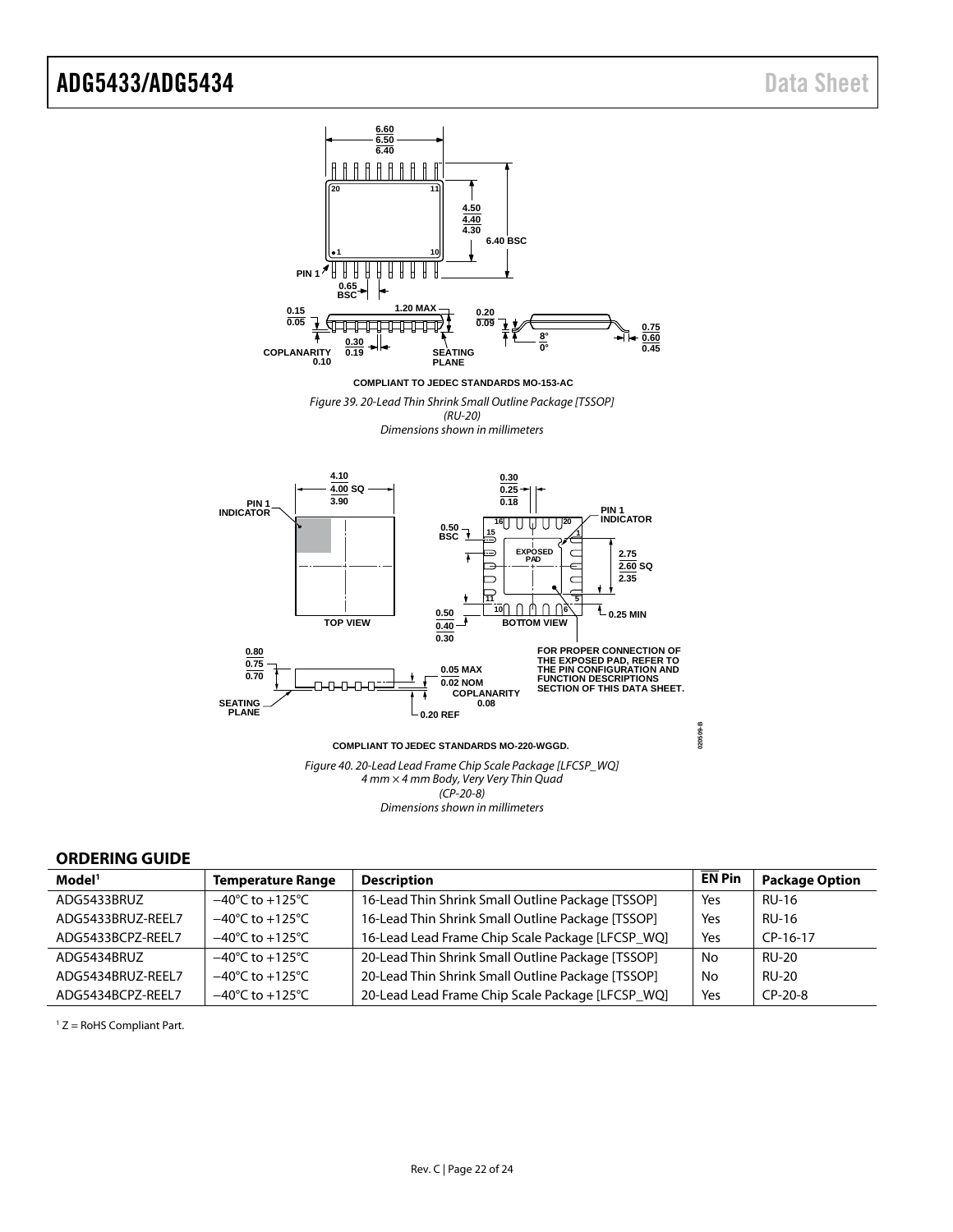# **NOTES**